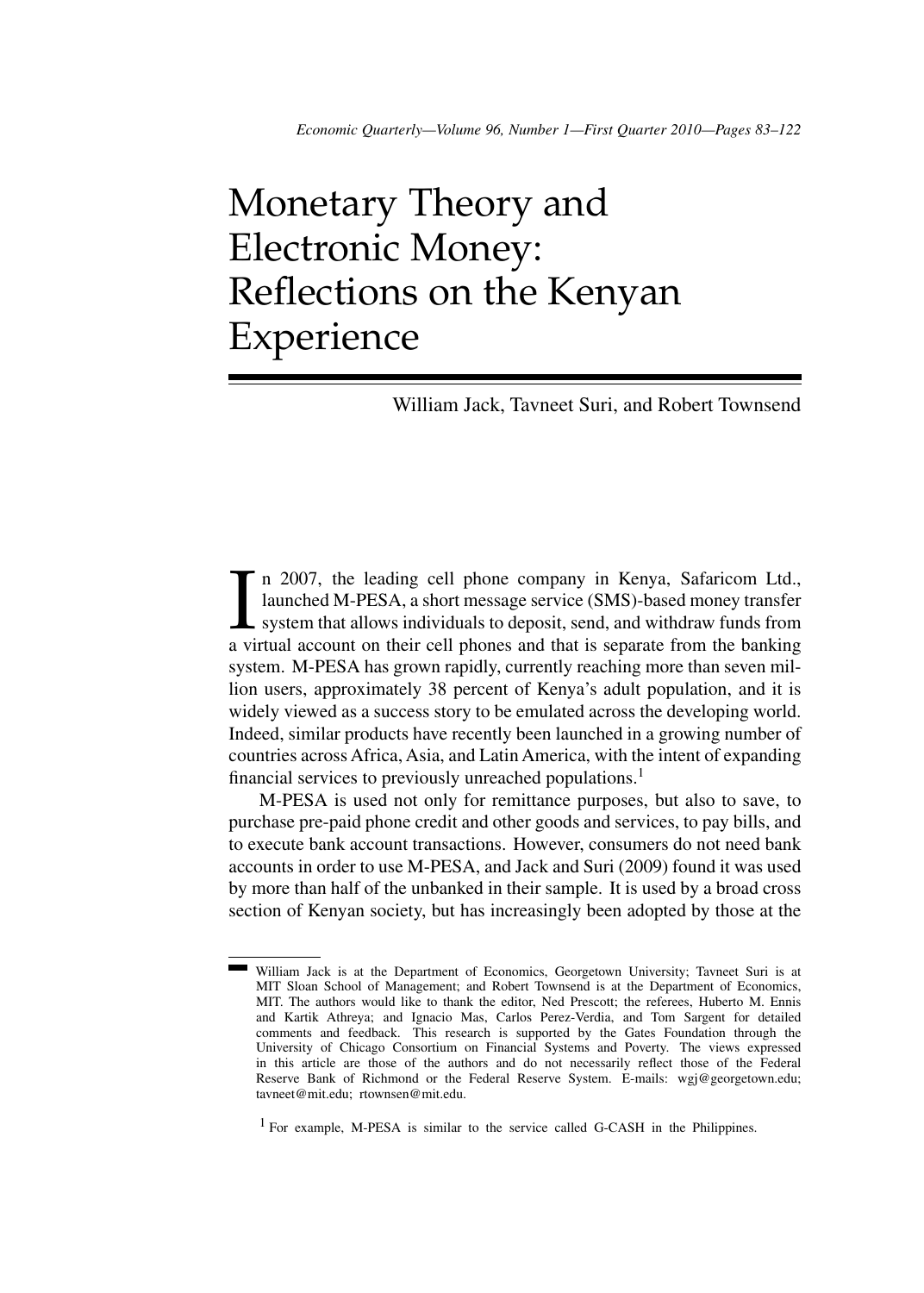lower end of the income distribution, as is evidenced by the steady reduction in the average transaction size since its inception. A large part of M-PESA's success is attributed to the broad and dense network of over 16,000 agents across Kenya, which provides the retail interface with consumers.

In this article, we examine the role of monetary theory in understanding this new generation of mobile banking products, especially those that, like M-PESA, do not simply provide electronic access to existing bank accounts. Deposits of money in a mobile phone-based account reflect holdings by the account owner of a commodity we refer to as e-money. Because e-money can be easily transferred from one individual to another, as long as it is expected to retain its value, it can be used in equilibrium as a means of exchange, as well as to transfer purchasing power between individuals.

Indeed, at the time of the launch of M-PESA, the service was seen as a means of overcoming the high transactions costs associated with sending cash remittances that faced the 80 percent of individuals in the economy without bank accounts.<sup>2</sup> But since then, e-money has been increasingly used both as a store of value and as a means of exchange, with users able to pay utility bills, make loan repayments, and even pay for taxi rides with it. The co-existence of essentially two forms of cash, even if closely related and linked, raises certain theoretical modeling issues in itself. But when one form of cash is issued by a profit-maximizing entity and the other by the central bank, further issues of competition, regulation, and coordination naturally emerge.

Although mobile banking is in its infancy in the United States, payroll cards have provided a similar payment function, albeit without the geographic reach of mobile phone communication. Funds are typically deposited by an employer into the account of an employee, who can either withdraw cash at an automated teller machine (ATM) or use the card to make purchases at stores possessing debit card machines. As in the case of mobile banking, payroll card users do not need a bank account, and transactions are executed using an existing communication network. In addition, payroll cards in the United States are generally cheaper than check-cashing services and money orders, just as M-PESA in Kenya is cheaper than most alternatives. Foster et al. (2010) describe the use of various payments systems in the United States they find that 93.4 percent of consumers in the United States have adopted a payment card, but only 17.2 percent have a prepaid card.

This article presents a first look at how existing models of monetary theory can be used to think about the impact of mobile banking on the operations of the financial system and the implications for monetary and regulatory policy

<sup>2</sup> The original pilot program, supported by the U.K. government and the mobile phone provider Vodafone, was aimed at increasing the efficiency of microfinance products by allowing borrowers to make repayments more easily. However, by the time of the full launch, the focus had shifted to facilitating the sending of remittances more generally.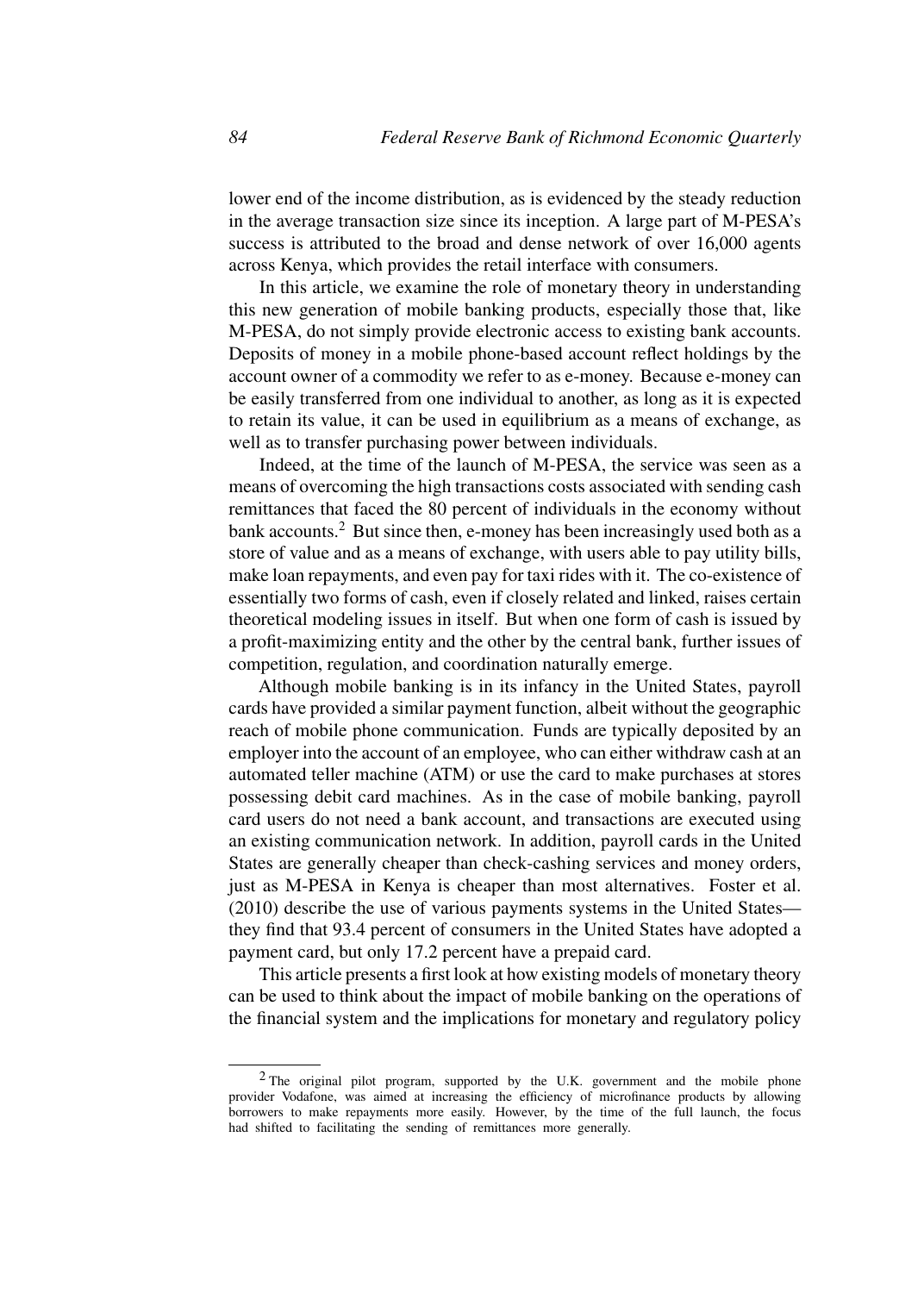decisions that face the central bank. We are not yet in a position to develop a fully articulated model of mobile banking, but we hope this discussion will be a first step in this process. In addition, this article is not an exhaustive discussion of all models of money, but more of a focus on a subset of models that have different implications for the role of e-money in an economy.

Most theoretical models of money and credit include both a temporal dimension and some kind of generalized locational heterogeneity. Sequential trades over time require promises to be made (and kept) and records to be maintained. On the other hand, spatial separation can mean that it is not always possible for two parties to a trade to meet each other at the right time, so more complicated multilateral chains of individuals are required to effect the desired net trades.

In these environments, financial instruments such as fiat money and private debt can sometimes improve the efficiency of resource allocations by facilitating intertemporal and interspatial trades. However, equilibrium allocations may continue to be inefficient without the intervention of either a public institution (such as a central bank) or a well-regulated private agent (such as a clearinghouse).

Mobile banking has the potential to effectively reduce the distances that separate individuals, both literally and figuratively, thereby lessening the frictions that characterize models of incomplete intermediation, relaxing liquidity constraints, and reducing the need for monetary interventions. On the other hand, new liquidity constraints could arise that are binding for individuals who trade with the new financial instrument, e-money.

The article proceeds as follows: Section 1, which draws heavily on Jack and Suri (2009), provides background on the recent evolution of mobile technology and mobile banking in Kenya and on the practical operational features of M-PESA. Section 2 reviews a number of strands of the literature and discusses the specific lessons that we might learn regarding both the equilibrium impact of mobile banking and its implications for policy. Section 3 presents some empirical facts from a survey on M-PESA customers and agents that provide some insights into the implications from the models and lessons in Section 2. Section 4 concludes.

## **1. BACKGROUND ON M-PESA**

#### **Mobile Money in Kenya: An Introduction**

Mobile phone technology has reduced communication costs in many parts of the developing world from prohibitive levels to amounts that are, in comparison, virtually trivial. Nowhere has this transformation been as acute as in sub-Saharan Africa, where networks of both fixed line communication and physical transportation infrastructure are often inadequate, unreliable, and dilapidated. While mobile phone calling rates remain high by world standards,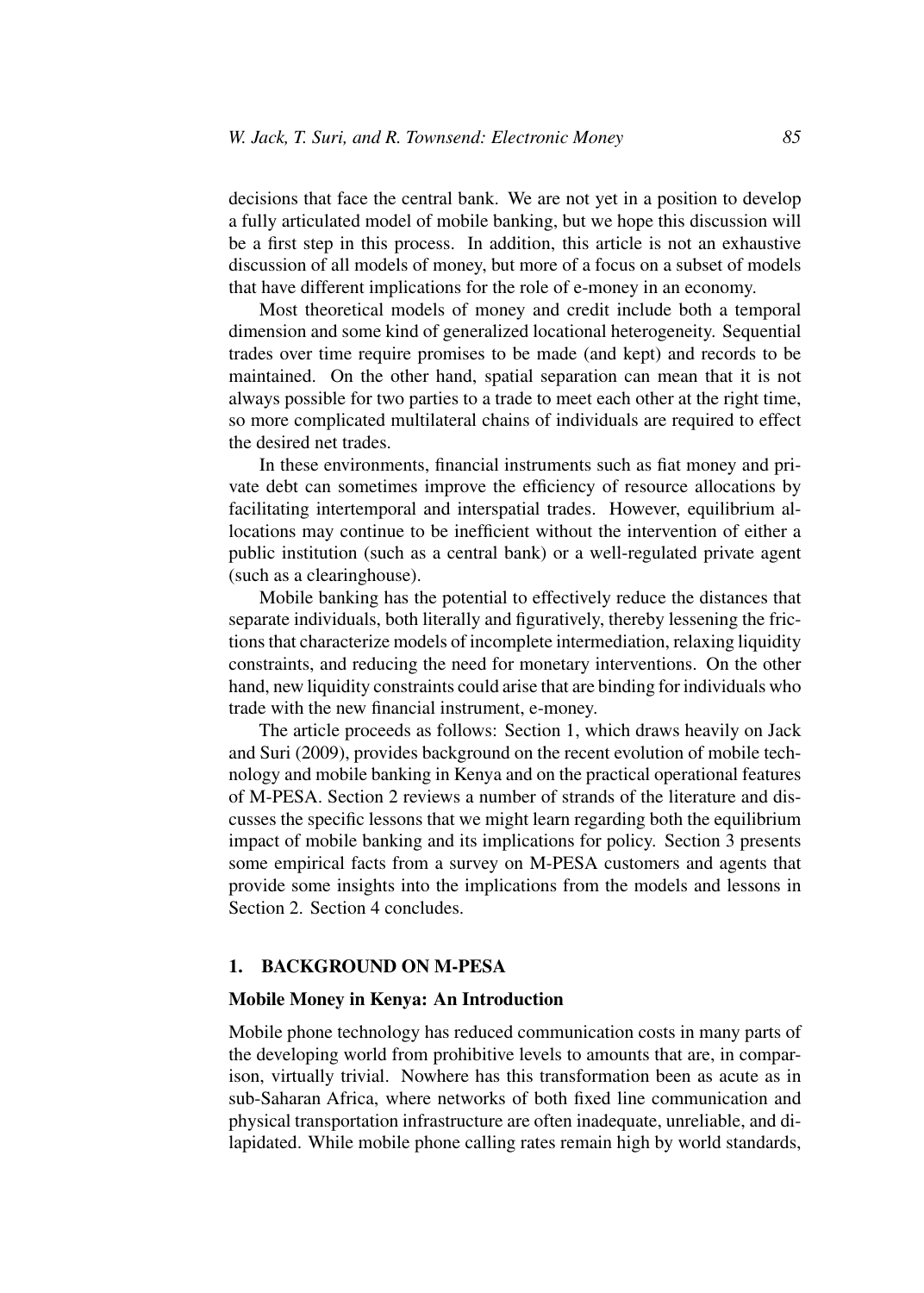

**Figure 1 Phone Use in Kenya**

the technology has allowed millions of Africans to leap-frog the landline en route to 21st century connectivity. As the number of landlines in Kenya fell from about 300,000 in 1999 to around 250,000 by 2008, mobile phone subscriptions increased from virtually zero to nearly 17 million over the same time period (Figure 1). Assuming an individual has at most one cell phone, $3$ 47 percent of the population, or fully 83 percent of the population 15 years and older, have access to mobile phone technology. In March 2007, following a donor-funded pilot project, Safaricom launched a new mobile phone-based payment and money transfer service, known as M-PESA.<sup>4</sup> The service allows users to deposit money into accounts linked to their cell phones, to send balances using SMS technology to other users (including sellers of goods and services), and to redeem deposits for regular money. Charges, deducted from users' accounts, are levied when e-money is sent and when cash is withdrawn.<sup>5</sup>

<sup>3</sup> This is not quite true, as some individuals own two (or more) phones so as to take advantage of the different tariff policies of competing providers.

<sup>4</sup> Pesa is Kiswahili for "money"—hence M[obile]-Money. A second mobile banking service called ZAP has since been launched, operated by Zain, the second largest mobile phone operator in Kenya. ZAP's market share remains very small at this point in time.

<sup>5</sup> The marginal cost of depositing and sending money is very low. These fees cover the costs of maintaining and expanding the agent network and physical infrastructure, marketing, and profits.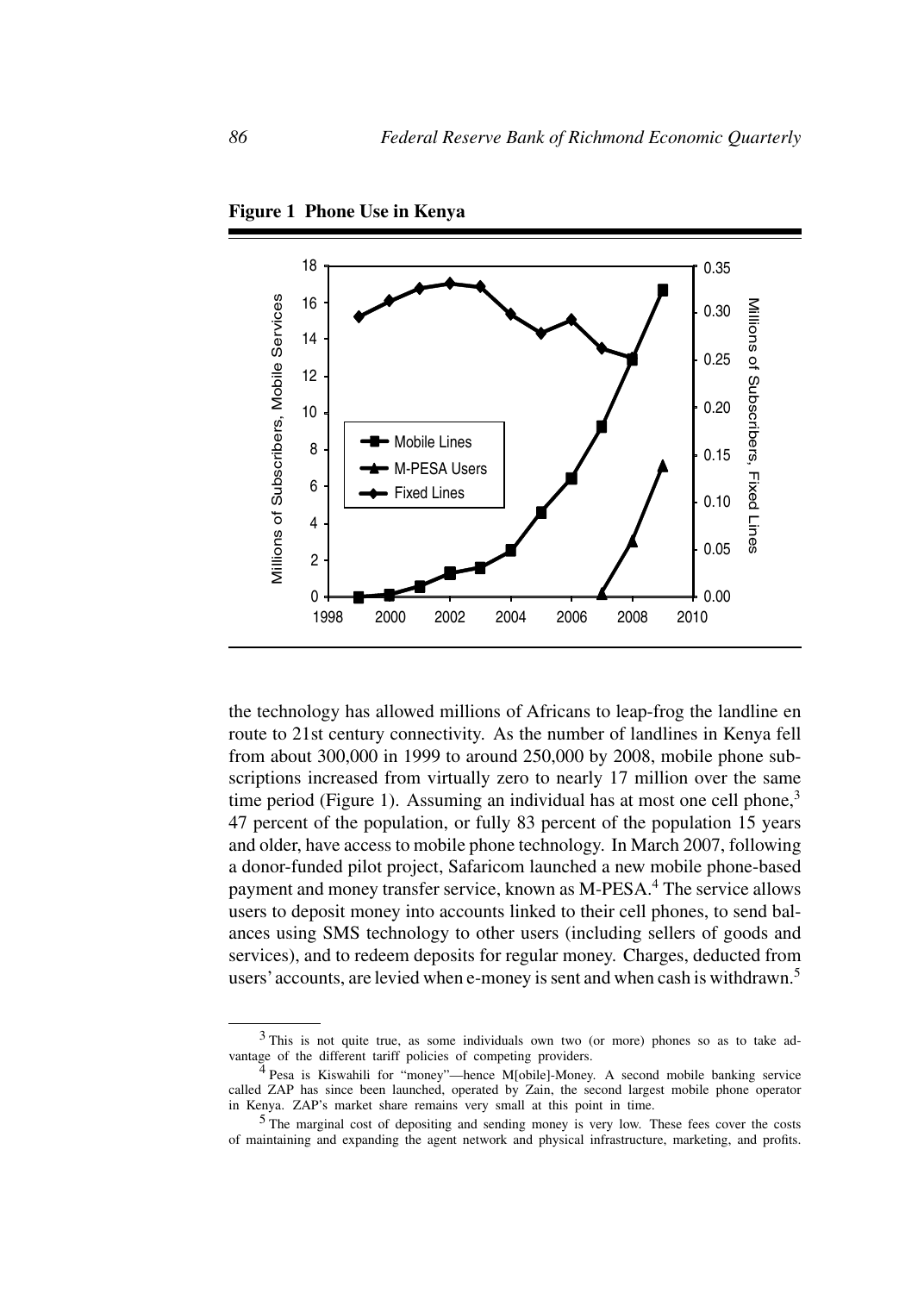



In particular, Safaricom accepts deposits of cash from customers with a Safaricom cell phone SIM (subscriber identity module) card and who have registered with Safaricom as M-PESA users. Registration is simple, requiring an official form of identification (typically the national ID card held by all Kenyans, or a passport) but none of the other validation documents that are typically necessary when a bank account is opened. Formally, in exchange for cash deposits, Safaricom issues a commodity known as "e-money," measured in the same units as money (denominated in shillings), which is held in an account under the user's name. This account is operated and managed by M-PESA and records the quantity of e-money owned by a customer at a given time. There is no charge to a customer for depositing funds into his account, but a sliding tariff is levied on withdrawals from M-PESA accounts (for example, the cost of withdrawing  $$100$  is about  $$1$ ).<sup>6</sup> An M-PESA user who sends e-money is charged a flat fee of about 40 U.S. cents if sending to another registered user, and a sliding fee if sending to a phone number that

<sup>6</sup> The complete tariff schedule is available at http://www.safaricom.co.ke/fileadmin/template/ main/downloads/Mpesa forms/14th%20Tariff%20Poster%20new.pdf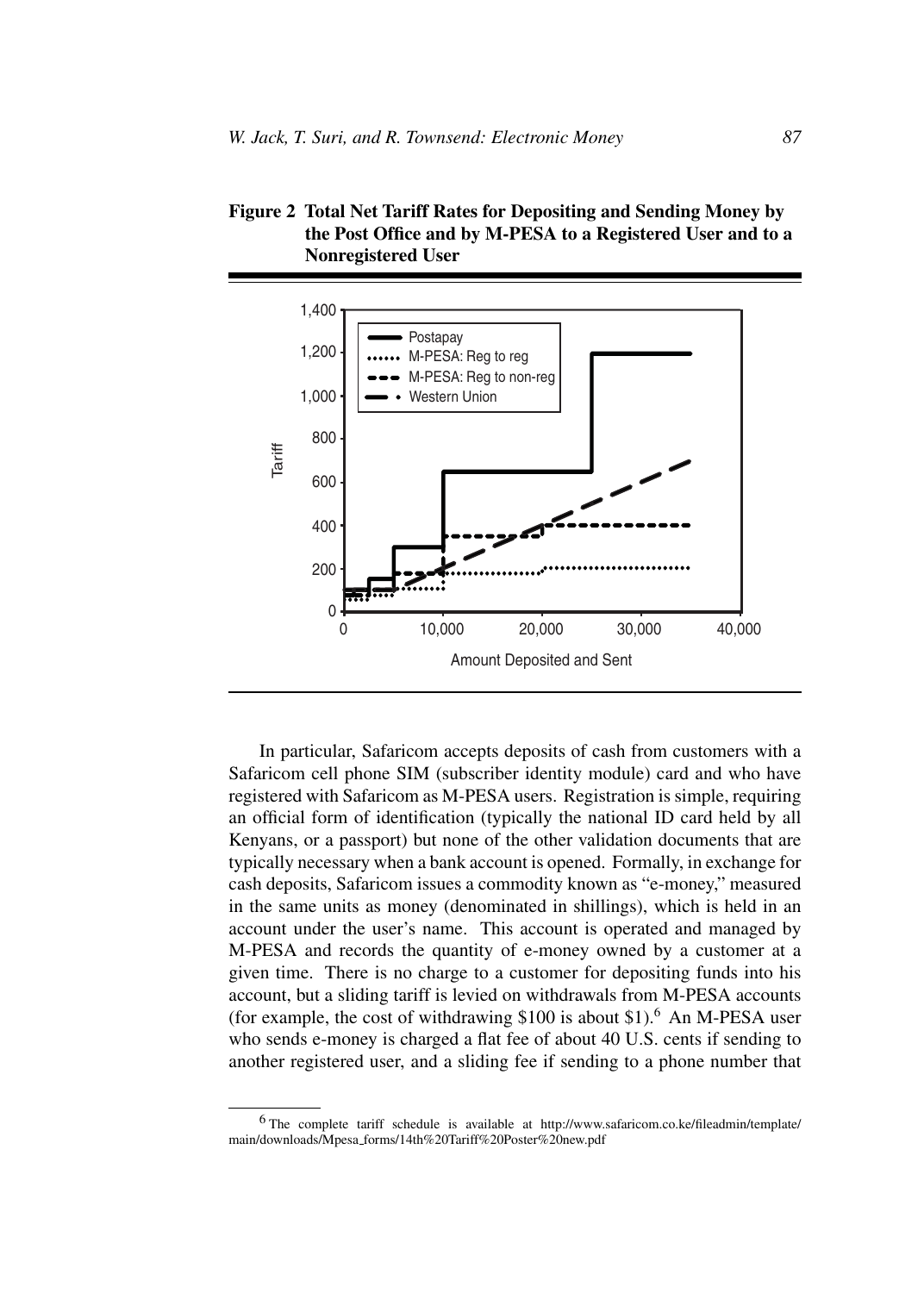

**Figure 3 Average Daily Growth in M-PESA Registrations by Month**

is not registered for M-PESA.<sup>7</sup> Figure 2 illustrates the schedules of total net tariffs for sending money by M-PESA, including the cost of withdrawing the funds incurred by the recipient, and compares these with two other money transfer services—Western Union and Postapay (operated by the Post Office). The M-PESA tariffs shown include both the sending and withdrawal fees and are differentiated according to receipt by registered and nonregistered user. Fees are charged to the user's account, from which e-money is deducted. Additional cash fees are officially not permitted, but there is evidence that they are sometimes charged on an informal basis by agents. We return to this issue below.

E-money can be transferred from one customer's M-PESA account to another's using SMS technology or sold back to Safaricom in exchange for money. Originally, transfers of e-money sent from one user to another were expected primarily to reflect unrequited, internal, within-country remittances, but nowadays, while remittances are still an important use of M-PESA,

<sup>7</sup> Nonregistered individuals can receive money sent by a registered user as long as they have a cell phone. The recipient receives a text message with a code that can be taken to an M-PESA agent who provides the cash less any fees. The fee schedule is designed so as to encourage recipients to register. Note that a nonregistered user cannot send e-money to a third individual from his phone.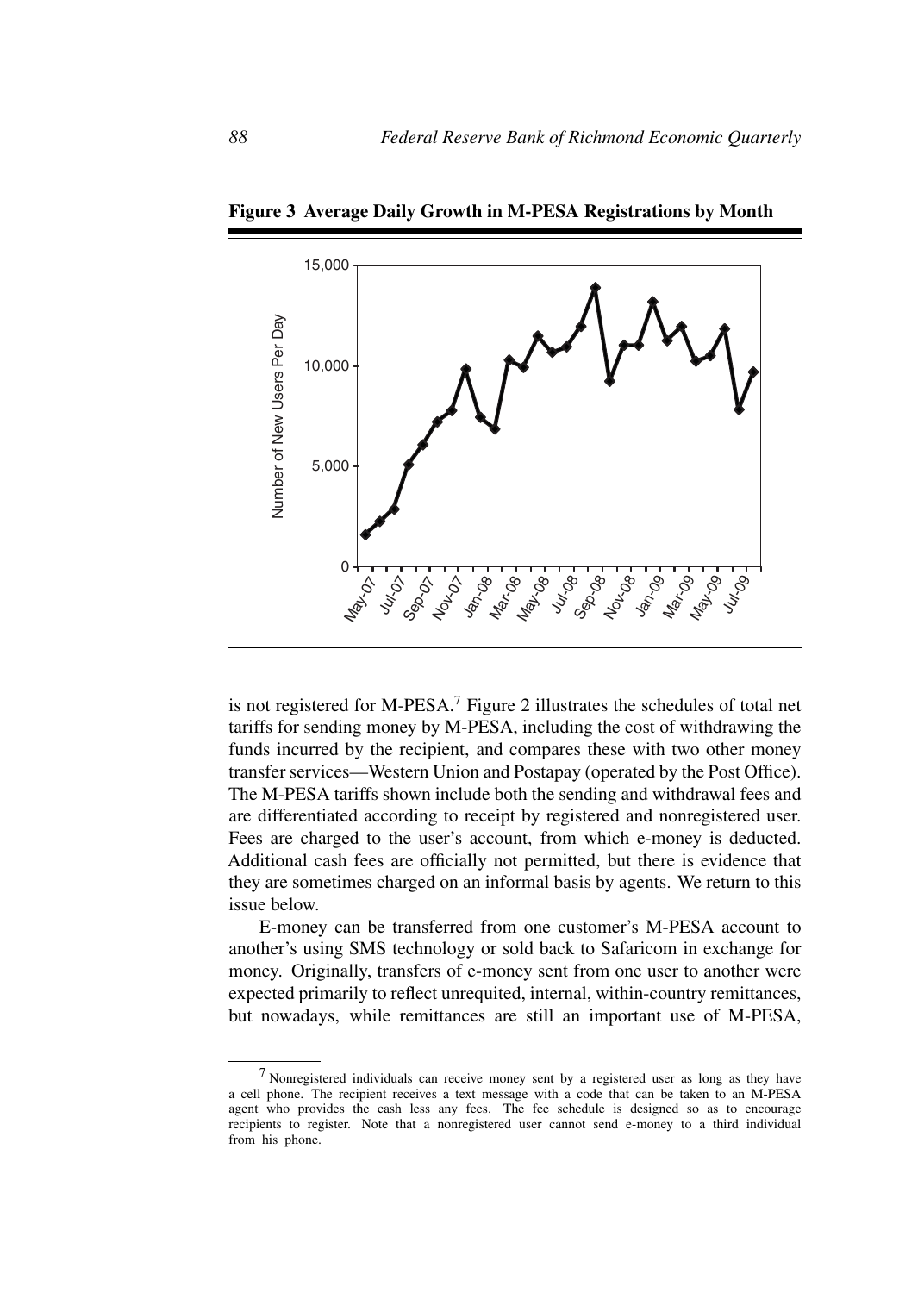

**Figure 4 Average Transaction Size (Kenyan Shillings): Moving Down-Market**

Notes: The data come directly from Safaricom.

e-money transfers are often used to pay directly for goods and services, from school fees to the wages of domestic staff.<sup>8</sup>

## **The Growth of Mobile Money**

M-PESA has spread quickly and has become one of the most successful mobile phone-based financial services in the world.<sup>9</sup> The average number of people opening up an M-PESA account (i.e., new registrations) per day exceeded 5,000 in August 2007 and reached nearly 10,000 in December that year (see Figure 3). ByAugust 2009, 7.7 million M-PESA accounts had been registered. Ignoring multiple accounts and those held by foreigners, this means 38 percent

<sup>8</sup> Transactions are not always limited to innocent trades. For example, there are reports of people using M-PESA to pay bribes to traffic police. Even worse, rumors have circulated in Nairobi that kidnappers are requesting ransom to be paid by M-PESA, although these rumors have not been confirmed.

<sup>&</sup>lt;sup>9</sup> Similar services in Tanzania and South Africa, for example, have penetrated the market much less. See Mas and Morawczynski (2009).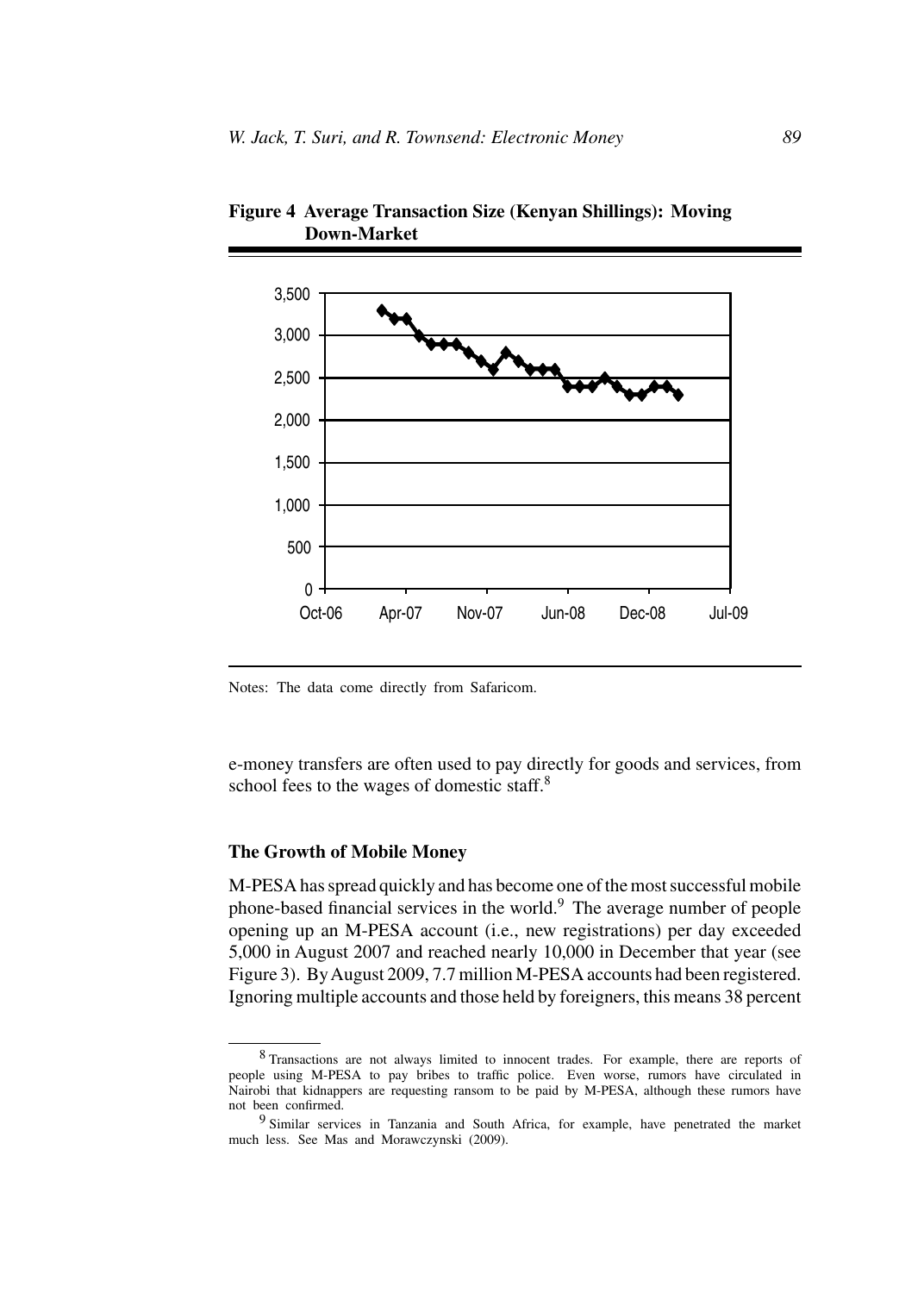|                                                | <b>Fraction of Sample</b>     |  |
|------------------------------------------------|-------------------------------|--|
|                                                | (Based on Multiple Responses) |  |
| Receive Money                                  | 28.40%                        |  |
| Send Money                                     | 25.08%                        |  |
| Store/Save Money for Everyday Use              | 14.39%                        |  |
| Buy Airtime for Myself                         | 13.58%                        |  |
| Buy Airtime for Someone Else                   | 8.30%                         |  |
| Store/Save Money for Emergencies               | $6.69\%$                      |  |
| Store/Save Money for Unusually Large Purchases | $0.27\%$                      |  |
| Pay Bills                                      | $1.35\%$                      |  |
| Receive Money for a Bill/Else Pay Bills        | $0.77\%$                      |  |

## **Table 1 What Do Individuals Use M-PESA For?**

Notes: Each entry is the share of registered M-PESA users in our sample who reported the corresponding function to be the most commonly used. The bill payment service had only just started at the time of the survey and has since become rather popular.

of the adult population of Kenya had gained access to M-PESA in just over two years.

Since the launch of M-PESA, wary of regulation by the Central Bank of Kenya, Safaricom has been at pains to stress that M-PESA is not a bank. However, the ubiquity of the cell phone across both urban and rural parts of the country, and the lack of penetration of regular banking services, $^{10}$  led to hopes that M-PESA accounts could substitute for bank accounts and reach the unbanked population. Data reported in Jack and Suri (2009) suggest this is partially true, although M-PESA has been adopted by both the banked and unbanked in roughly equal proportions.<sup>11</sup> In addition, more recently, M-PESA users have been able to withdraw funds from their M-PESA accounts at ATMs operated by one of the commercial banks (Equity Bank) and some banks have begun to use M-PESA as their mobile banking platform. However, deposits cannot (yet) be made at ATMs, and the network of ATMs and bank branches, while growing, remain limited: In the long run they could replace agents, but both capital costs and the costs of security, operation, and maintenance suggest agents will continue to play an important role for some time.<sup>12</sup>

 $10$  In 2006 it was estimated that 18.9 percent of Kenyan adults used a bank account or insurance product, and by 2009 this had increased to 22.6 percent (see Financial Sector Deepening, Finaccess I).

<sup>11</sup> These data are from a survey fielded in late 2008. Since then, there has been some growth in the number of individuals and households with a bank account because of the expansion of such institutions as Equity and Family Bank.

 $12$  In 2003 there were 230 ATMs in Kenya (see Central Bank of Kenya [2003] at http://www.centralbank.go.ke/downloads/nps/nps%20old/psk.pdf). Recent data suggest there are around 1,200.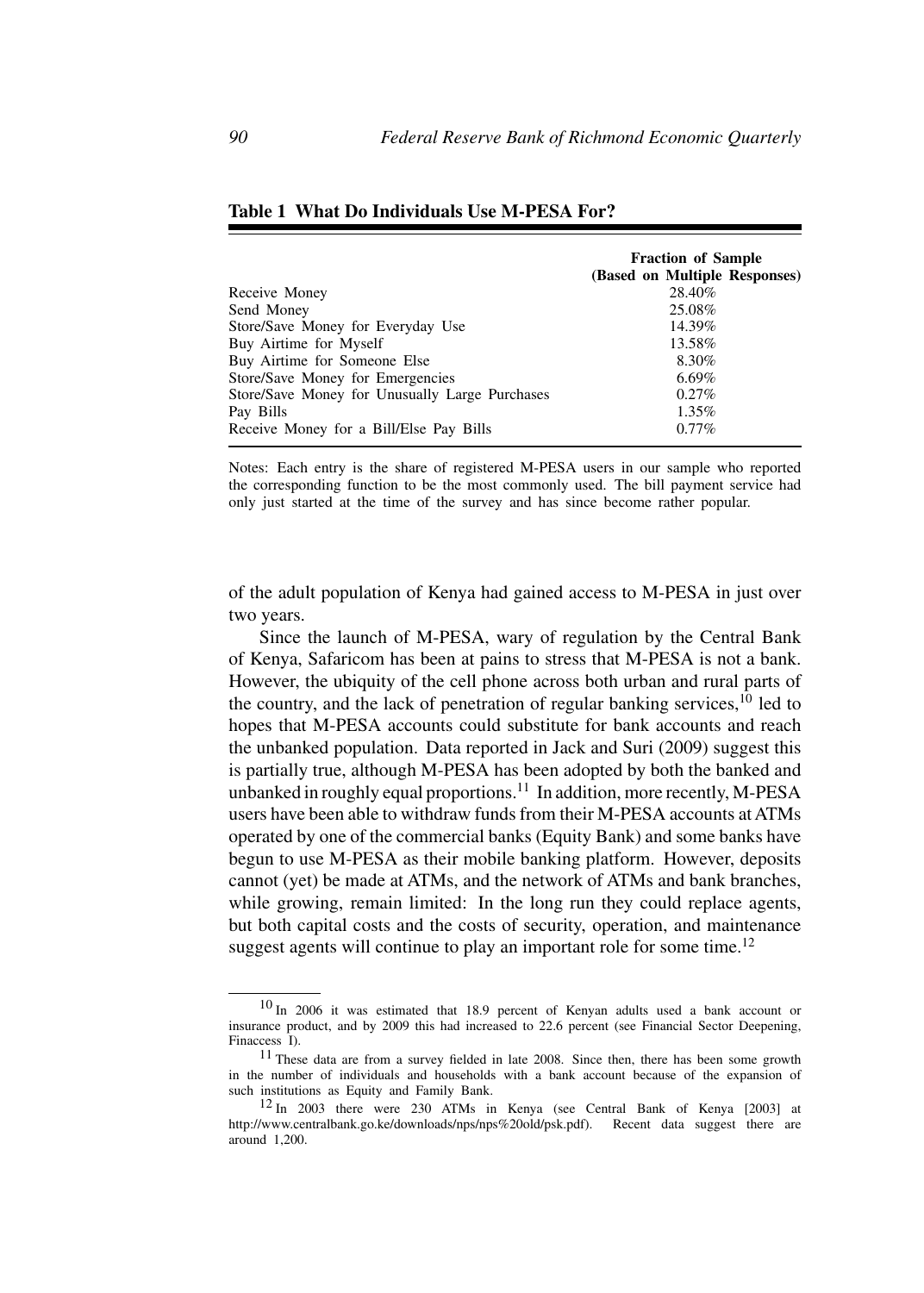|                                      | <b>RTGS</b> | ACH   | <b>ATM</b> | Mobile |
|--------------------------------------|-------------|-------|------------|--------|
| Value Per Day (billion KShs)         | 66.3        | 8.5   | 1.0        | 0.1    |
| Transactions Per Day (thousands)     | 1.0         | 39.2  | 180.2      | 107.2  |
| Value Per Transaction (million KShs) | 64.67       | 0.216 | 0.006      | 0.003  |

**Table 2 Daily Financial Transactions, Oct. 2007–Sept. 2008**

Notes: KShs = Kenyan Shillings.

Source: Central Bank of Kenya (2009).

The average size of M-PESA transactions has fallen over time as it has reached more of the population and has been used more extensively, as shown in Figure 4. In the two years following its introduction, the average transaction size fell about 30 percent, having started at KShs 3,300 (about \$50). Most of this decline has probably been because of the expansion of take-up among the poorer individuals and households.

Table 1 shows the various types of transactions for which M-PESA is used, which include not just sending and receiving money, but also storing or saving money, purchasing airtime (the prepaid credit used for voice and text communications), and paying bills.

While the sustained growth in M-PESA registrations is notable, the volume of financial transactions mediated through M-PESA should not be exaggerated. Table 2 reports that the volume of transactions effected between banks under the RTGS (Real Time Gross Settlement) method is nearly 700 times the daily value transacted through M-PESA; and, maybe more relevant, the daily value transacted through the check system (automated clearinghouse, or ACH) is about 85 times the daily value transacted through M-PESA. Related, the average mobile transaction is about 100 times smaller than the average check transaction (ACH) and just half the size of the average ATM transaction.<sup>13</sup> M-PESA is not designed to replace all payment mechanisms, but has effectively filled a niche in the market.

#### **The Agent Network**

To facilitate purchases and sales of e-money, and in light of low rates of bank account coverage among a widely dispersed population, M-PESA maintains and operates an extensive network of more than 16,000 agents across Kenya. These agents are like small bank branches, often manned by a single person. As can be seen in Figure 5, the growth of this network lagged behind that of

<sup>&</sup>lt;sup>13</sup> These data refer to a period before M-PESA could be used at ATMs.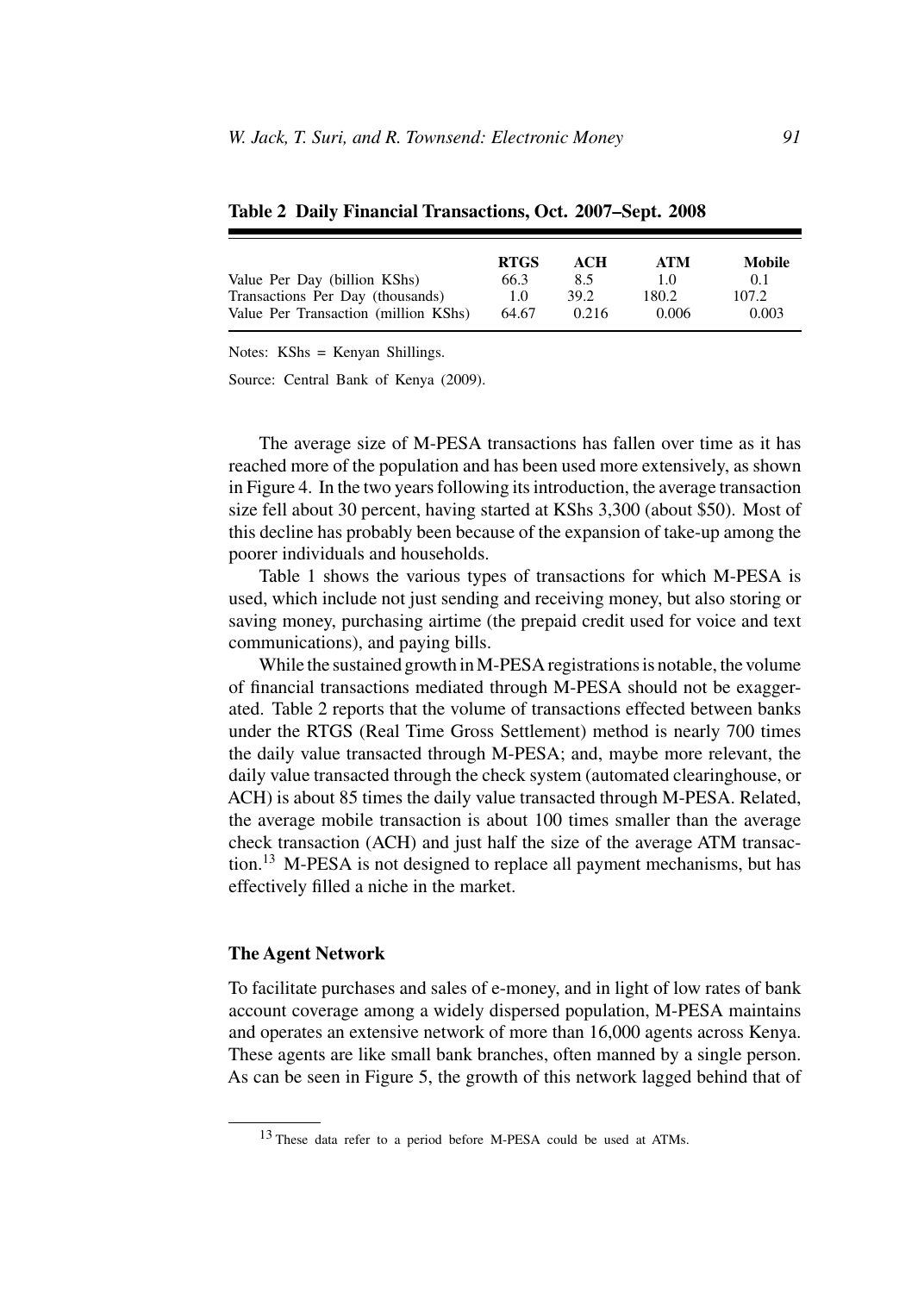

**Figure 5 Expansion of the Agent Network**

Source: Safaricom.

the customer base for the first year of M-PESA's operation, during which time the number of users per agent increased five-fold from a low of 200 to a high of 1,000. But since mid-2008, agent growth has accelerated and the number of users per agent has fallen back to about 600.

Registered M-PESA users can make deposits and withdrawals of cash (i.e., make purchases and sales of e-money) with the agents, who receive a commission on a sliding scale for both deposits and withdrawals.<sup>14</sup> Clearly, withdrawals of cash can only be effected if the agent has sufficient funds. But symmetrically, cash deposits can only be made if the agent has sufficient e-money balances on his/her phone. Agents face a nontrivial inventory management problem, having to predict the time profile of net e-money needs. Figure 6 shows a representation of the flow of money and e-money among individuals, Safaricom, commercial banks, and the central bank, and illustrates the core workings of M-PESA. The role of what we call the "coordinator,"

<sup>&</sup>lt;sup>14</sup> The commission amounts are nonlinear (and concave) to the size of the transaction. Some reports suggest that in response to this, agents may encourage customers to split their transactions into multiple pieces, thereby increasing the overall commission.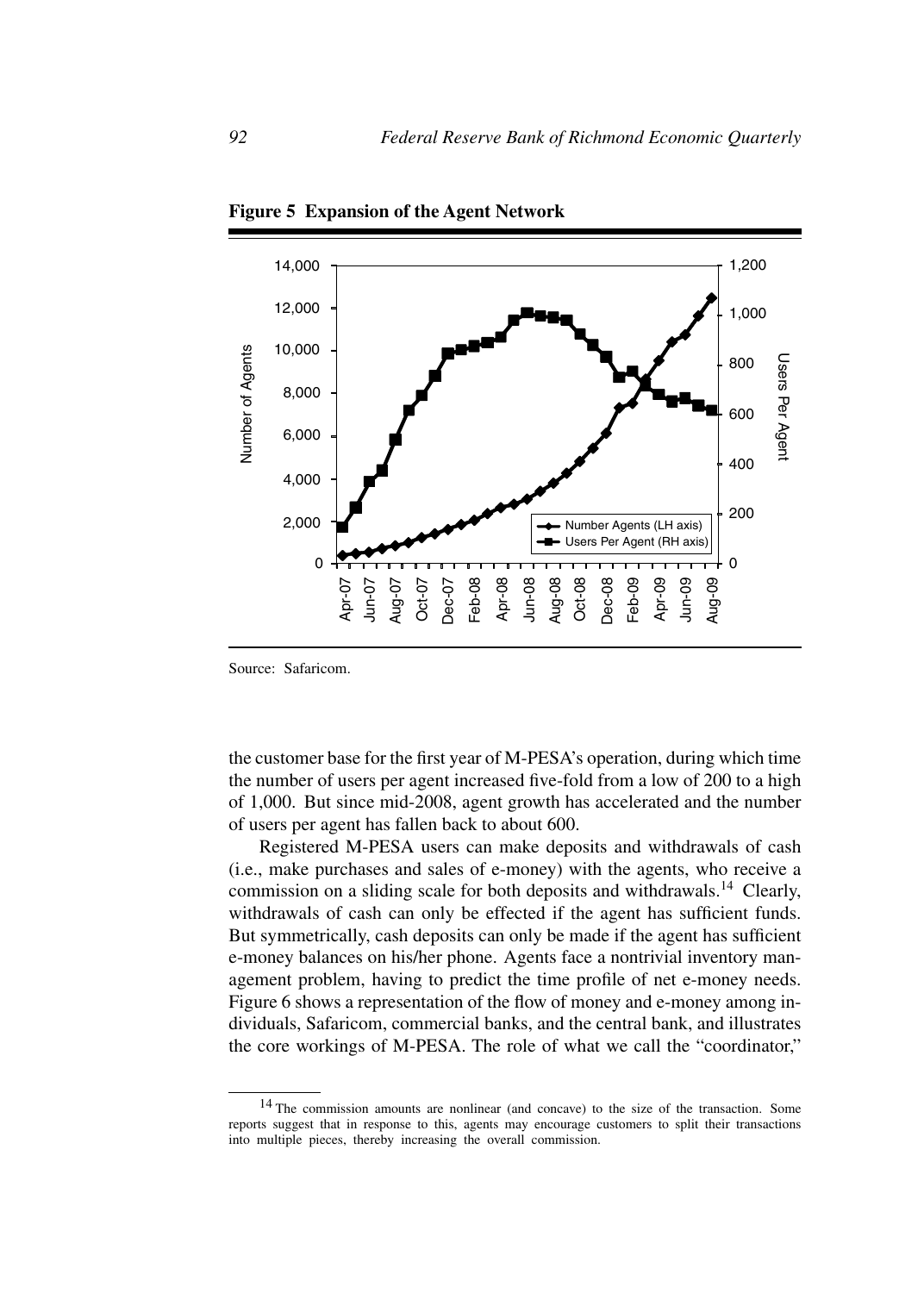

**Figure 6 Flows of Fiat Money and E-Money**

which in practice is a head office, an aggregator, or a super agent, is described in more detail below.

The network of commercial bank branches across Kenya, while growing, remains much smaller. As of November 2009, the Central Bank of Kenya<sup>15</sup> reports that 44 commercial banks had 849 branches across Kenya (about one branch for every 40,000 Kenyans), with 50 percent of branches concentrated in the largest (by size of branch network) four banks. As of 2008 in the United States, there were 7,086 institutions with 82,547 branches that came under Federal Deposit Insurance Corporation protection, yielding a density of bank branches about 10 times that in Kenya (whose population is about 10 percent of the United States).

In practice, M-PESA agents are organized into groups. Originally, M-PESA required that agent groups operate in at least three different locations, so that the probability of cash or e-money shortfalls could be minimized. This diversification within the group would only be effective, of course, if the inventories of money and e-money were efficiently re-allocated across agents

<sup>15</sup> http://www.centralbank.go.ke/financialsystem/banks/Register.aspx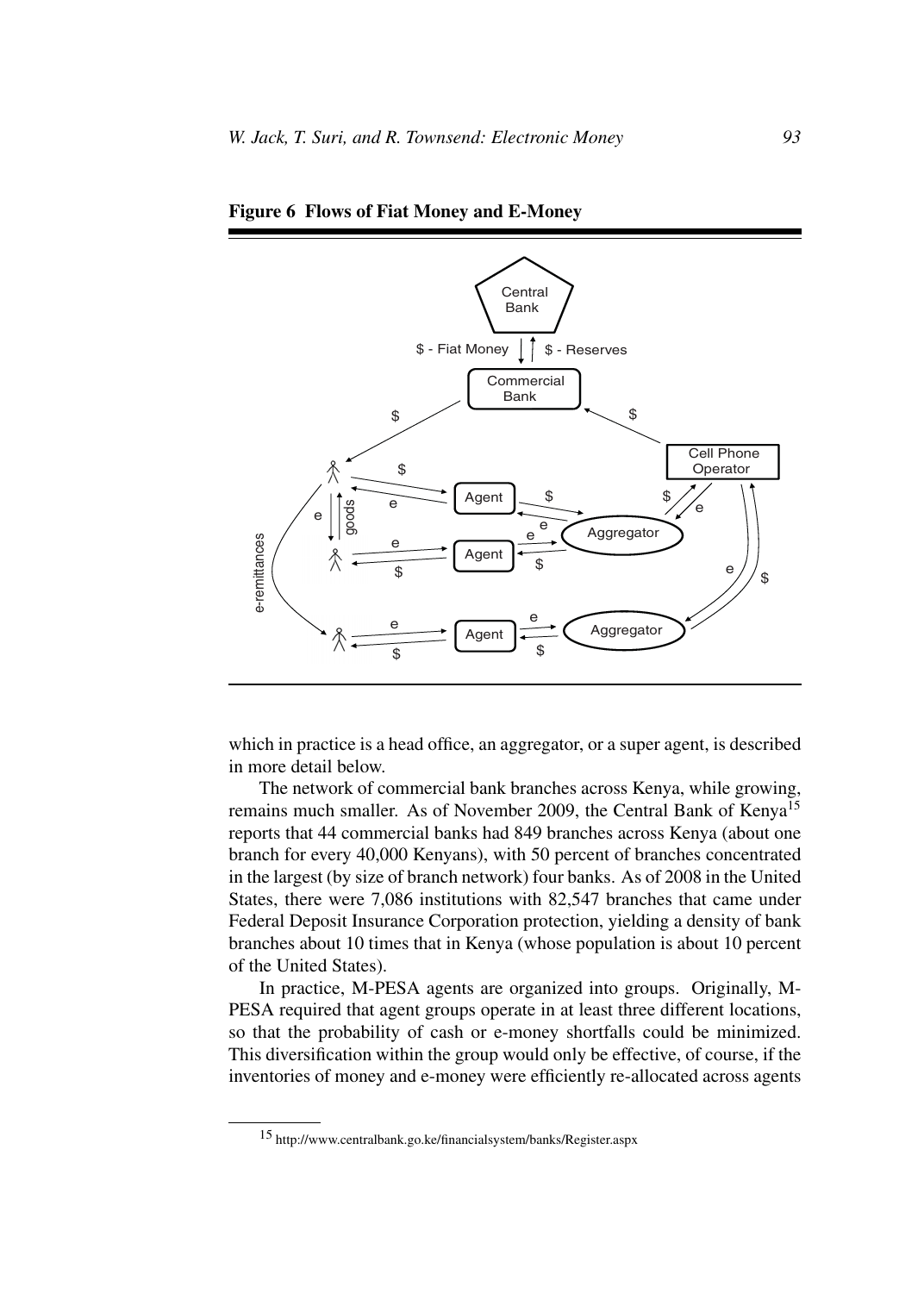

**Figure 7 M-PESA Agent Models**

Notes: (a) The coordinating body is the "head office," which owns agents and can transact directly with customers. (b) The coordinating body is referred to as an "aggregator" and has arm's length contractual relationships with agents. (c) The coordinating body is a bank branch and is called a "super agent," but neither owns the agents nor transacts directly with customers.

in the group accordingly. There are now three agent models in operation, in which there is a central body that manages and coordinates the operations of a group of subsidiary agents. These models are differentiated with regard to the formal status of the coordinating body and the ownership structure of the group, and whether the central body conducts direct transactions with individual users, as shown in Figure 7.

In the first model, one member of the agent group is designated as the "head office," which deals directly with Safaricom, while subsidiary agents that are owned by the head office manage cash and e-money balances through transactions with the head office.<sup>16</sup> Both the head office and the agents can transact directly with M-PESA users. The second model is the aggregator

<sup>16</sup> M-PESA requires that each coordinating body has a bank account so that funds can be transferred easily between them. In order to open an M-PESA business, the coordinating body must have a minimum balance in a bank account, which is used to purchase initial holdings of e-money.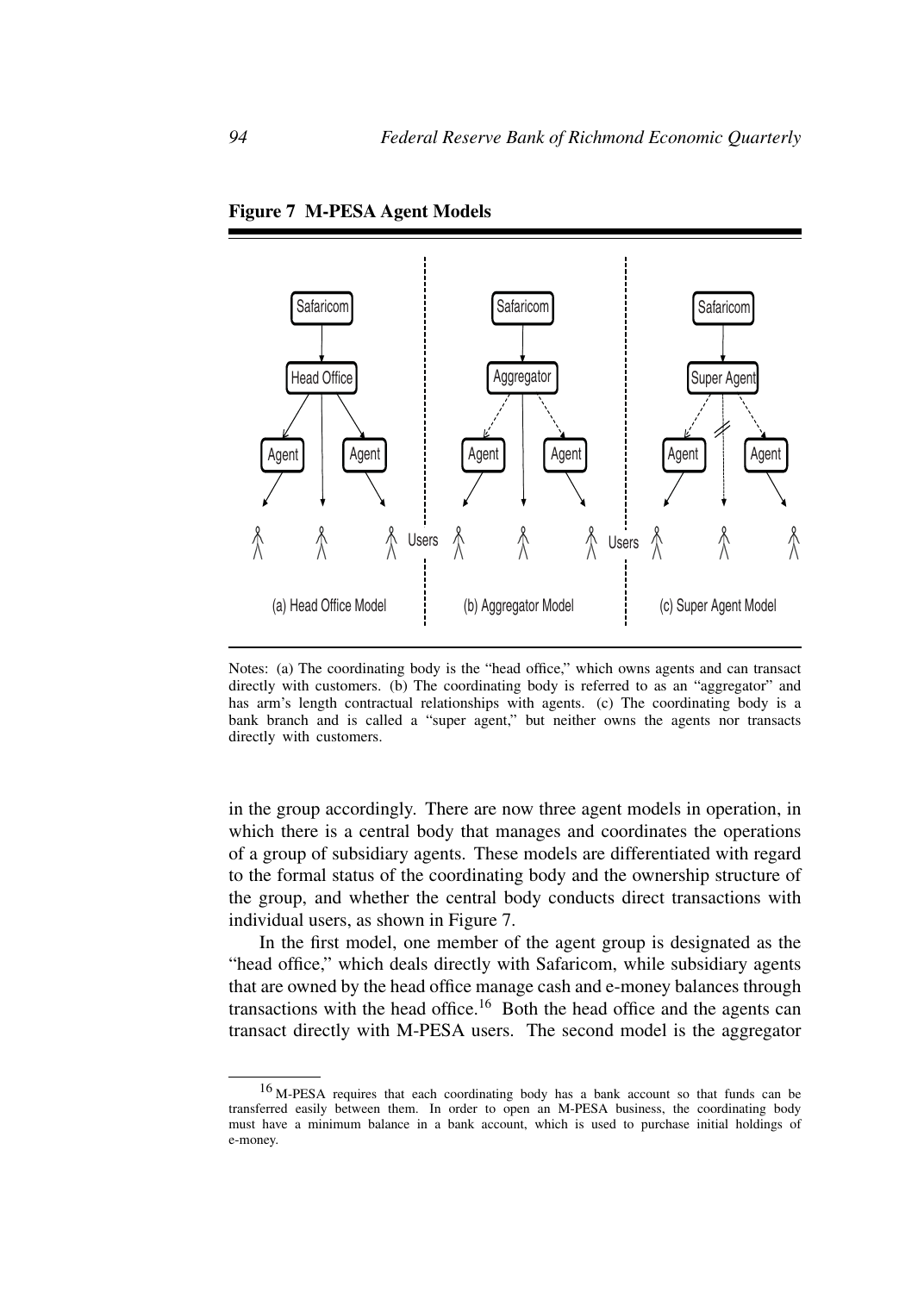model, with the aggregator acting as a head office, dealing directly with Safaricom, and managing the cash and e-money balances of agents. However, the agents can be independently owned entities with which the aggregator has a contractual relationship. A final and much more recent model<sup>17</sup> allows a bank branch, referred to as a "super agent," to make cash and e-money transactions with agents on an ad hoc basis. However, the bank does not trade e-money with M-PESA customers. The super agent model is one example of the integration of M-PESA services into the banking system. Other developments in this vein include the ability to transfer funds, often via ATMs, between a user's M-PESA account and accounts at certain commercial banks with which M-PESA has forged partnerships. But even as M-PESA has facilitated transactions for the approximately 72 percent of user households in Jack and Suri's sample with bank accounts, it remains popular with the unbanked, of whom more than half (54 percent) used M-PESA.<sup>18</sup>

The cash collected by M-PESA agents in exchange for sales of e-money is either kept on the premises or deposited in the agent's (or head office's) bank account. When they wish to replenish their e-money balances, agents transfer money via the banking system to one of two bank accounts held by Safaricom. Safaricom is required to limit the quantity of e-money it issues to the amount of money it receives from agents—that is, e-money is 100 percent backed by deposits in commercial banks. However, these deposits are subject only to the regular 6 percent Kenyan Central Bank reserve requirement.

# **2. MODELS OF MONEY AND MEANS OF PAYMENT WITH SPATIAL SEPARATION**

M-PESA's rapid expansion means that a large share of the Kenyan population now conducts at least some of their financial transactions by phone. In this section we discuss the implications of this new kind of payment system for the management of the financial system as a whole and of central bank regulatory and monetary policies in particular. To address these questions, we describe in some detail a number of models of money, the payment system, and clearing and settlement. The purpose is to focus on the features of the models that can provide insights into the operational design of mobile banking and inform policy choices facing regulators and monetary authorities. Therefore, we follow the summary of each model with a discussion of its implications for mobile banking. We proceed incrementally, beginning with simple but surprisingly

<sup>&</sup>lt;sup>17</sup> This model started after the first round of the Jack and Suri (2009) survey.

<sup>18</sup> About 50 percent of households had at least one member with a bank account. Of banked households in the survey, about 60 percent used M-PESA, compared with the 54 percent of unbanked households reported above.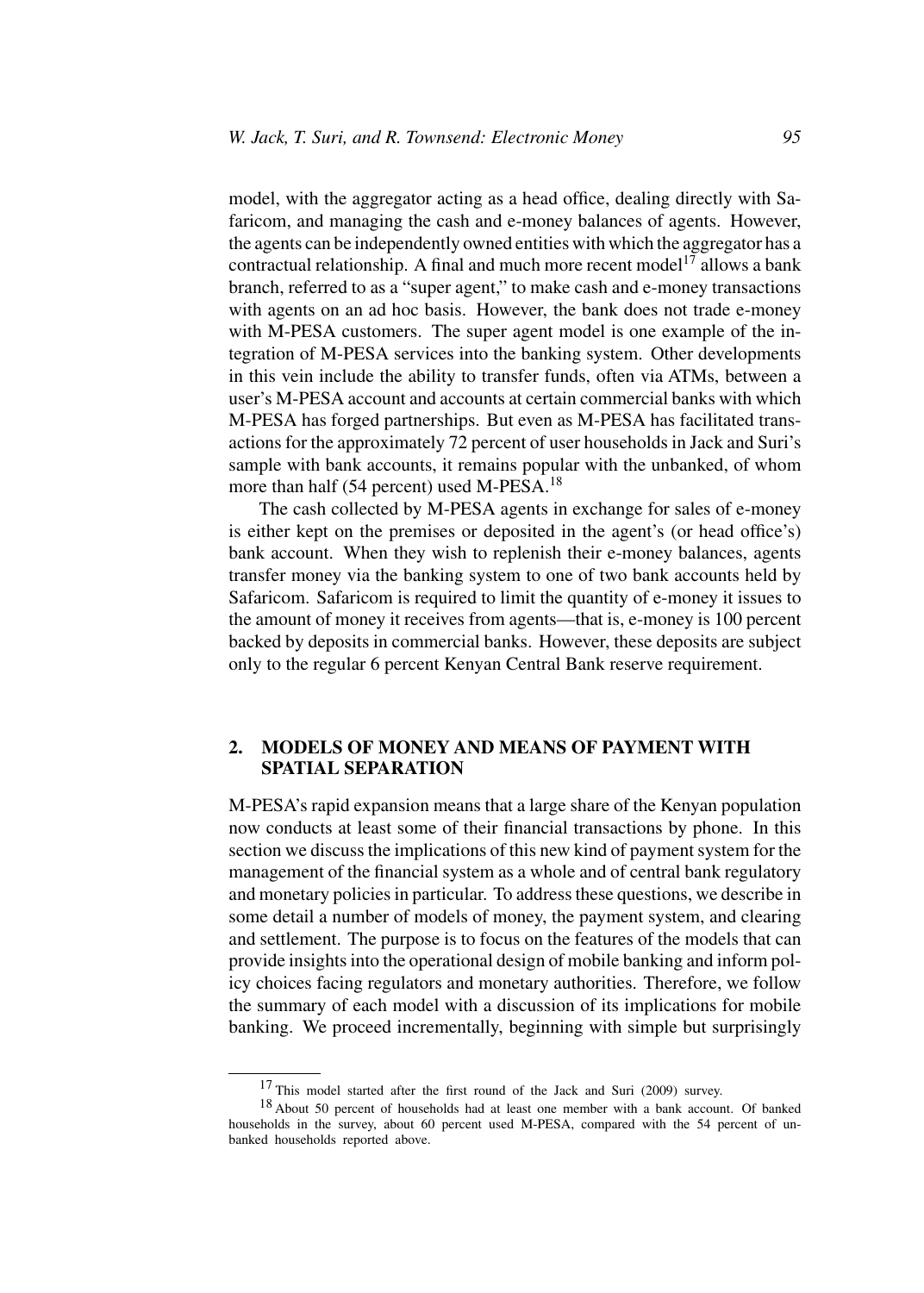rich models of money, then progressively review more complex models that we believe reflect particular features of the Kenyan financial environment.

## **Townsend Model of Financial Deepening and Growth**

This model focuses directly on improvements in the technology of communication and links the degree of financial interconnectedness of agents with the level of economic development in a cross section and also over time. The idea is that as connectedness increases, with electronic payments connecting otherwise spatially separated agents, there is an increase in the specialization of labor, an increase in the consumption of market-produced goods, and a shift toward e-money relative to fiat money. This is the story of how financial deepening and growth are intertwined and how M-PESA could help Kenya increase gross domestic product over time at the same time as it increases monetized exchange.

Each household of type *i* can produce (by supplying labor) only good *i*, and each has a utility function over its own consumption of good *i* and a good it cannot produce,  $i + 1$ , as well as leisure. When households are in autarky, without physical or electronic contact, no trade is possible, so each household consumes all its production of good *i* only. In this situation, there is no need for a means of payment. In contrast, with some travel, as in the Cass andYaari (1966) or Lucas (1980) versions of the Wicksell (1935) triangle applied many times, household *i* can only trade either with household  $i + 1$  (whose good *i* values) or with household  $i - 1$  (who values good *i*). But because of the structure of preferences (e.g., because household  $i + 1$  does not value good  $i$ and instead wants goods  $i + 1$  and  $i + 2$ ), narrow bilateral *exchange* between *i* and  $i + 1$  is in no one's self interest. This is the key lack of double coincidence of wants. Decentralized trade would give rise to autarky if it were not for valued fiat money.<sup>19</sup>

The timing-location is shown in Figure 8 where, in any given period, household *i* has two members, a shopper and a seller, who can only move horizontally to trade with households  $i + 1$  and  $i - 1$ , respectively. Between time periods, members of household *i, i* even, shift down one line, and households *i, i* odd, stay put. Thus, debt issued by a household of type *i, i* even, can only be passed along to a household vertically above the issuer and so has no value. Only fiat money is used and it can have value. Specifically, one member of each household *i* travels to the market with  $i + 1$  and purchases some of good  $i + 1$  at price  $p_{i+1}$  with fiat money acquired previously; a second member travels to the market with  $i - 1$  and sells some good *i* for money at price  $p_i$ . Note that it takes one period for goods produced and sold to come back via

<sup>&</sup>lt;sup>19</sup> These models rule out private debt and future contracts in fiat money by assuming there are no pairings such that debt can be redeemed by the issuer. See below.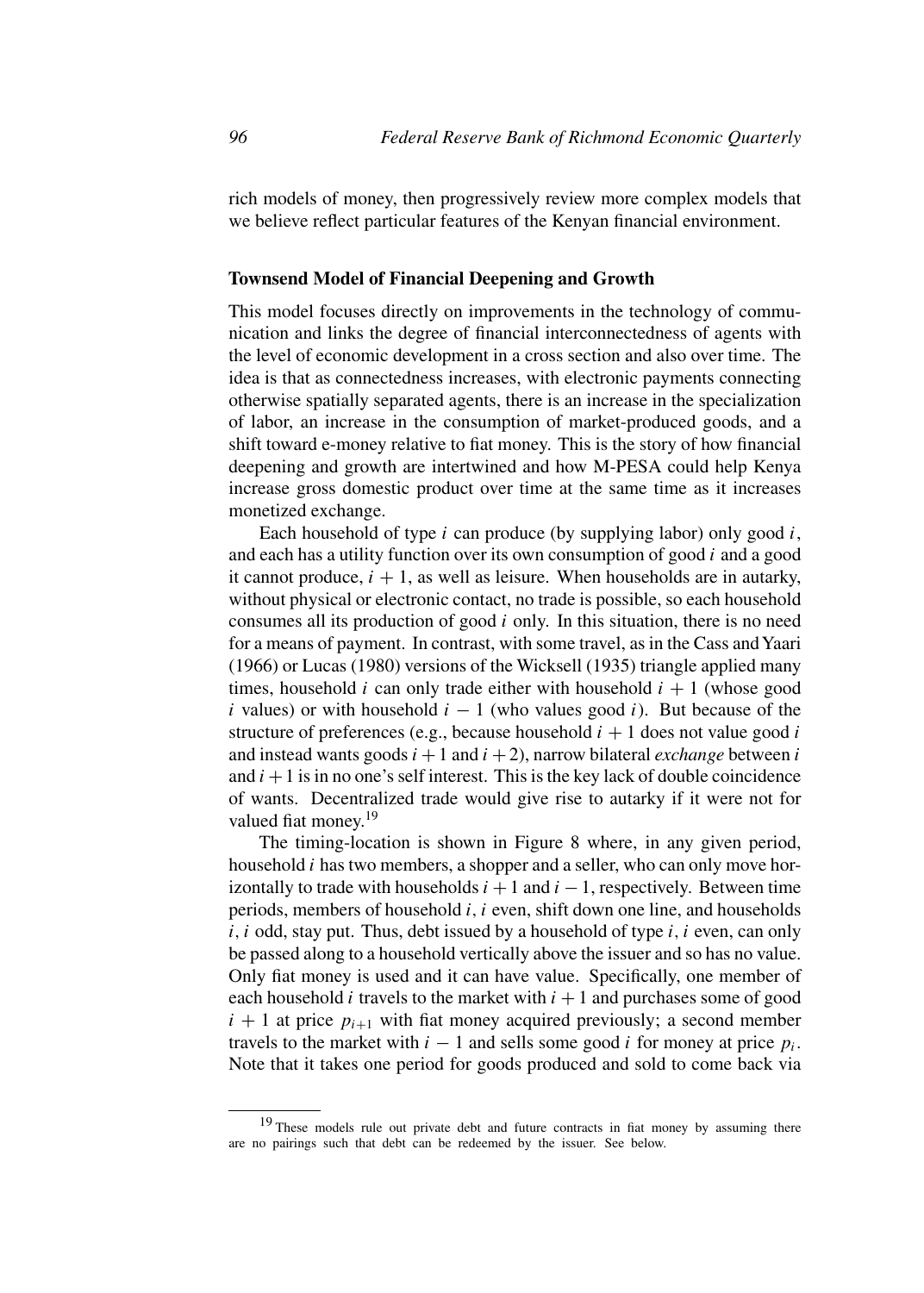

**Figure 8 Trading Scheme for Paired Households**

money holding in the interim as goods purchased. With constant prices across time and space and with a positive intertemporal discount rate, this makes it less beneficial to supply labor. This is a crucial aspect of this and other related models below.

In a Walrasian, centralized exchange regime with electronic debits and credits, households can now hold intraperiod debt for within-period purchases and, at the same time, send and receive electronic credits. At the end of the period, accounts are cleared. Intuitively, when one member of household *i* travels to market  $(i, i + 1)$  to buy good  $i + 1$  from household  $i + 1$ , it is as if that member were using a credit card (or phone) linked electronically to a central account, which will not be paid until the end of the period. The second member of household *i* who travels to market  $(i, i - 1)$  and sells good *i* is paid with a credit card from household  $i - 1$ . At the end of the period, these electronic debits and credits are cleared and accounts must balance (we return to interperiod debt in the Lacker model below). Note that goods produced and sold can be transformed in this way to goods purchased*within the same period*, so there is no inefficiency associated with holding idle money balances. In fact, in the equilibrium of this electronic accounting system, fiat money plays no role and its price is zero. The prices of goods themselves are in some (arbitrary) unit of account. Related, though households remain separated in space, it is as if they are transacting with one another in a centralized market that ignores the spatial segmentation as far as prices and values are concerned. However, this system works only if households are allowed to overdraft their electronic accounts and there is enough commitment or punishment to make sure they honor debts accrued within the period.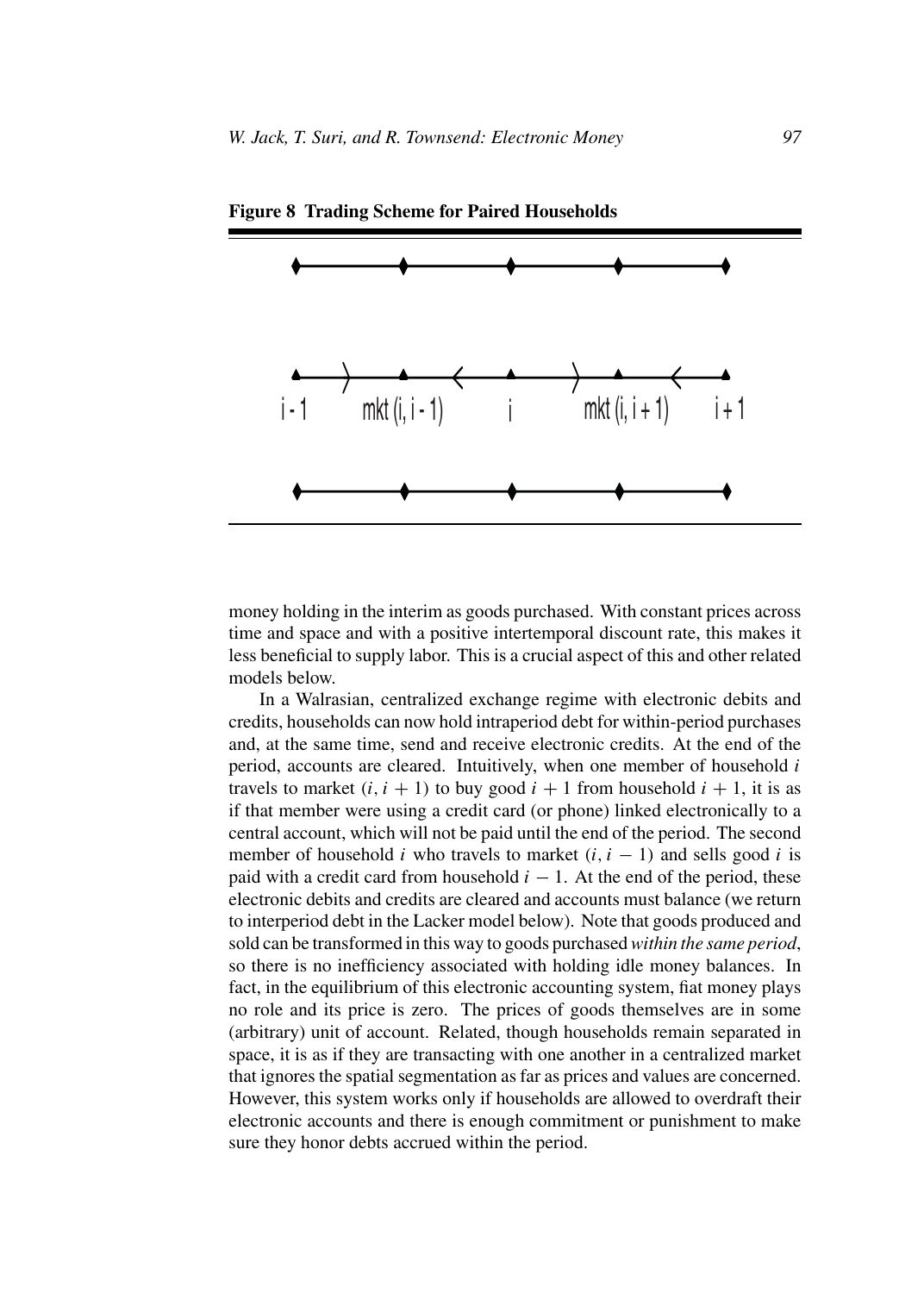In summary, if we then assume that substitution effects dominate income effects and focus on prices, the cost of consumption of the nonproduced good in terms of labor is infinite in autarky and high in the fiat money regime relative to the centralized Walrasian electronic clearing e-regime. Moving from autarky to the decentralized money regime and then to the centralized Walrasian regime, the model predicts that labor supply increases, output of the produced commodity rises, consumption of the nonproduced good rises, consumption of the produced good drops, trade volume increases, and welfare increases. If an economy has a mix of decentralized and centralized regimes, as with some fraction of "lines" (see Figure 8) using fiat money and other "lines" using Walrasian credit, and these fractions vary across countries, then per capita national income rises as financial interconnectedness increases, fiat money decreases, and per capita private debt increases, but the ratio of fiat money to income decreases and the ratio of credit to income increases. This pattern tends to be what we see in cross-sectional data. Similar comparisons are valid for an economy that is becoming more financially integrated over time, like Kenya, where forward-looking households in the fiat currency part of the economy treat financial integration into the Walrasian e-system as an exogenous random event that happens with positive probability (essentially changing the discount rate). Note, however, that thus far, in this particular model, no household needs to use multiple means of payment.

#### *Implications for Mobile Banking*

What are the implications of this kind of model of financial deepening for a system like M-PESA? It is clear that M-PESA will change the financial connectedness of the individuals in the economy, which in the model above will cause higher economic development. Therefore, the main takeaway from this model is that M-PESA can be viewed as a technological innovation that lowers trading costs or, better put, allows financial transfers (credits and debits) across agents who are still separated in space. This improves welfare, at least in the model economy without government and no vested interests in the current intermediation system (and without other heterogeneity). Fiat money and electronic payments can co-exist if some households have access to M-PESA and some do not. However, in the model, but perhaps not in theM-PESA system, the household buying goods in effect creates a net increase in e-money within the period. If e-money were essentially only a debit card, then an initial deposit of currency would have to underlie the debit transaction, undercutting this key advantage. In other words, the theory argues that we might see features of net credit creation in the functioning of the actual M-PESA system, though perhaps at an aggregated or agent level and not necessarily at the level of individual households. However, for this feature to exist there must be a (harsh) means of preventing reneging or default so that accounts actually clear at the end. Even that requires foresight of the overall equilibrium, e.g., here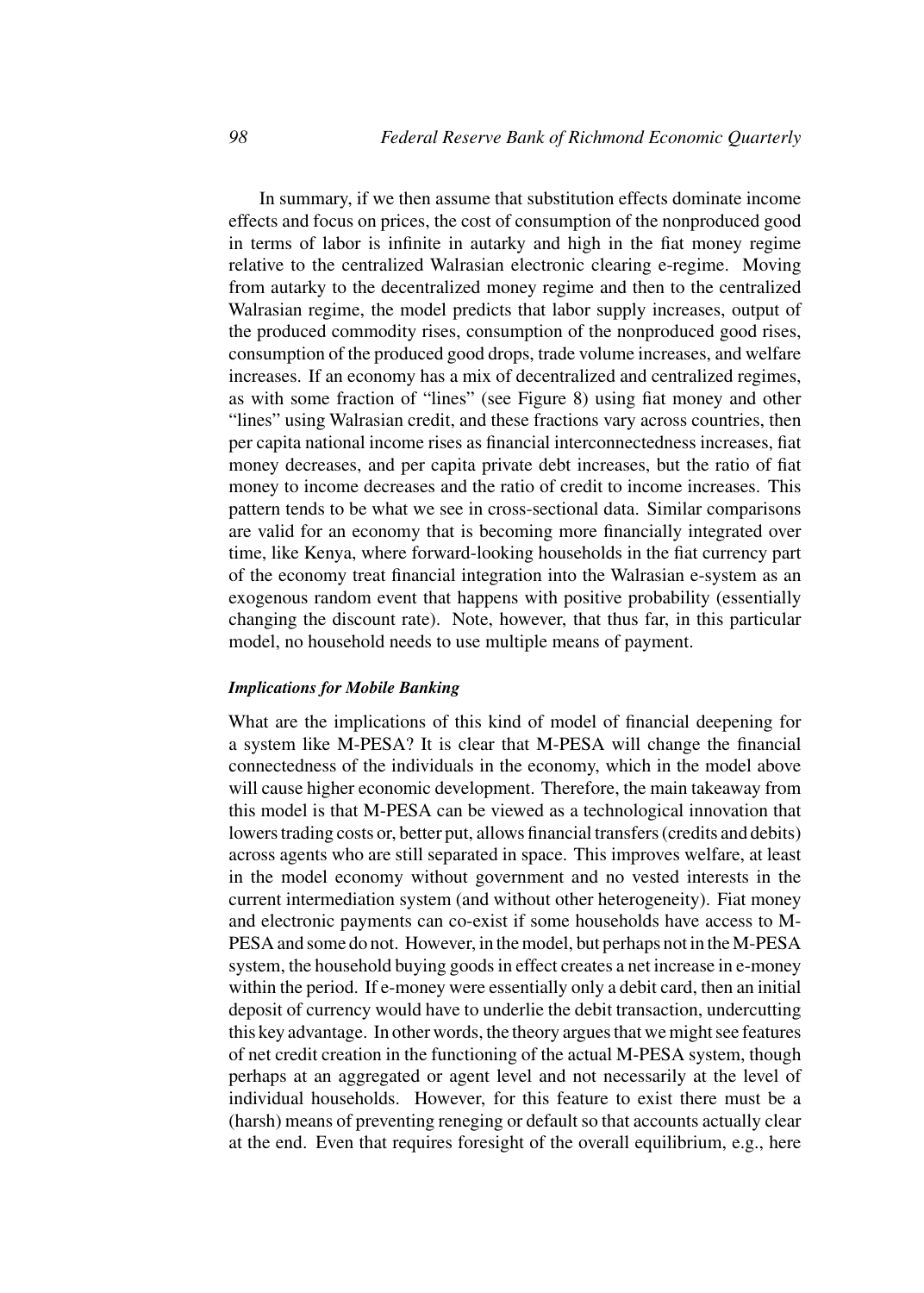the shopper knows the prices at which the seller is receiving credits. Again, we come back to this mismatch and interperiod carryovers in the other models below.

# **Manuelli and Sargent Turnpike Model with Currency and Debt**

A closely related model of Manuelli and Sargent (2009) rationalizes the coexistence of fiat money and private credit. As in Townsend's turnpike models, agents meet in pairs and, while they have long enough relationships to undertake some efficiency-enhancing intertemporal trades via the extension of private credit, they do not stay together long enough to effect fully Paretoefficient allocations. More specifically, time is divided into periods (think of these as "years"), each composed of four subintervals (e.g., "seasons"). Individuals meet for just half a year only, i.e., two consecutive subintervals, and then move on—some to the east, some to the west (see Figure 9). In the first subinterval of a half-year, one person in a given pair has a positive endowment of the single perishable consumption good and the other has none, and in the second subinterval these roles are reversed, giving rise to short-term (twosubinterval) private credit arrangements. However, the positive endowments in each subinterval can be either high or low (for example,  $a > 0$ ,  $b > 0$ , and  $a/b > 1$ , while aggregate output in each half-year  $(a + b)$  is constant, and each individual's annual aggregate endowment is constant, also equal to  $(a + b)$ . Because agents remain together for only two subintervals (one halfyear), they cannot implement trades *across* half-years—that is, they cannot issue long-term debt. Fiat money plays a role in facilitating the trades that such debt would effect. Manuelli and Sargent generalize this to include labor supply, so that output is endogenous.

One interpretation of Manuelli and Sargent's model is as a generalization of Townsend's original turnpike in which endowments fluctuated with a periodicity of two and meetings lasted only one period. Instead of meeting for two periods, we can interpret Manuelli and Sargent as a model where households continue their travels after one period but remain linked electronically for two periods (though we ignore the requisite costly shipping of goods in the second period—some of the models below are more complicated so as to eliminate this flaw in our attempted interpretation). As the time and spatial limitations of communication fall (e.g., with the expansion of the network of M-PESA agents, accounts, and the use of cell phones), debts of increasingly long maturity can, in principle, be issued and repaid.

#### *Implications for Mobile Banking and Monetary Policy*

To the extent that mobile banking facilitates the operation of the private (often informal) credit market, a model that accommodates such products with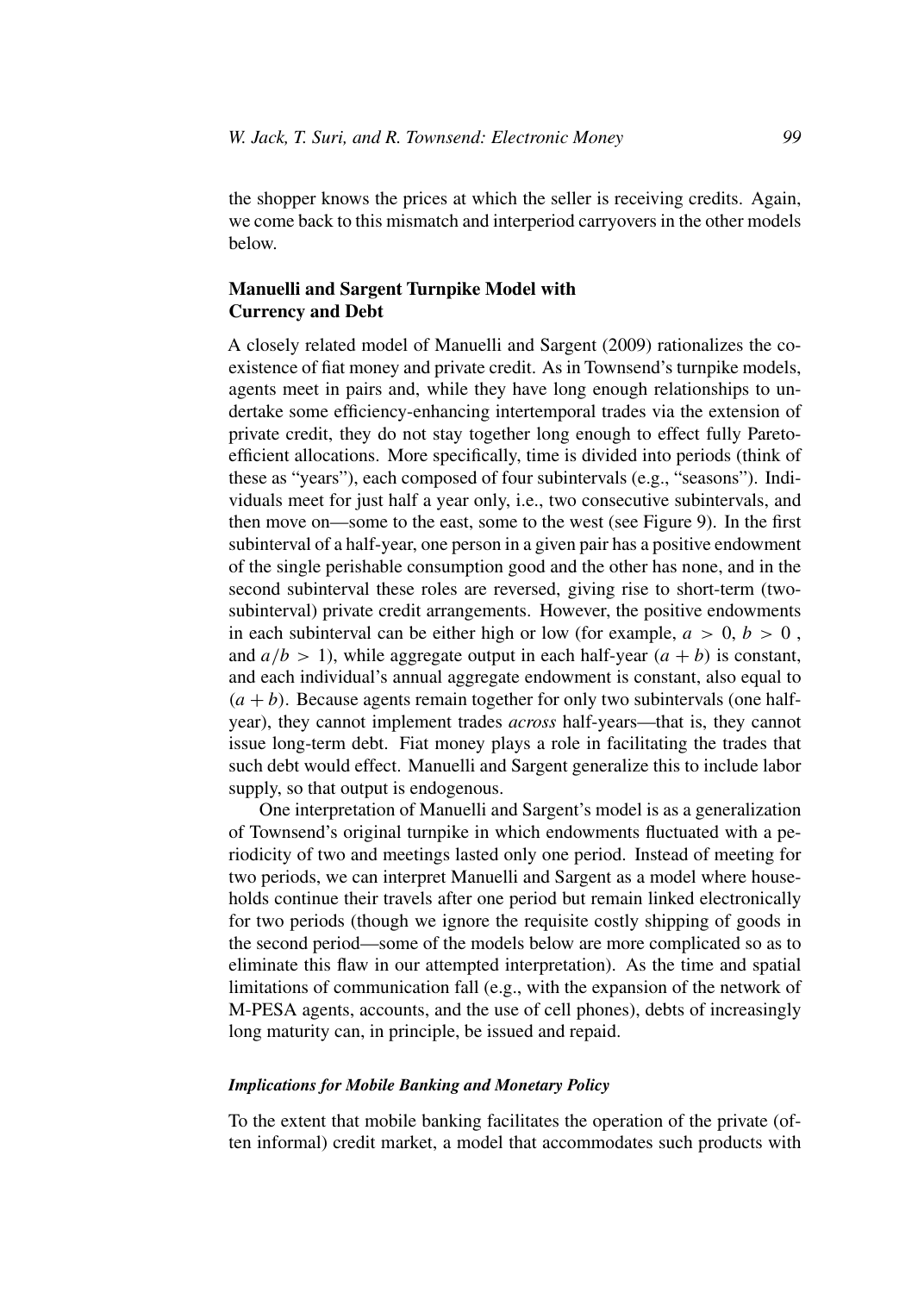|            | East-Headed Agents      |            |            |  |
|------------|-------------------------|------------|------------|--|
| (a,0)      | (0,b)                   | (a,0)      | (0,b)      |  |
| (0,b)<br>1 | (a,0)<br>$\overline{2}$ | (0,b)<br>3 | (a,0)<br>4 |  |
|            | West-Headed Agents      |            |            |  |

**Figure 9 Turnpike Setup for Manuelli and Sargent (2009)**

nontrivial implications for policy can be informative. To start, as in the Townsend models, the laissez faire, non-interventionist monetary equilibrium (without debt) is not Pareto optimal. Essentially, the wedge that we discussed in the earlier Cass-Yaari model, where money is earned through production and held without interest for one period, can be eliminated with intervention by paying interest on cash balances. This equates intertemporal substitution in consumption to the natural rate of time discount and ensures that no household hits a binding corner, running out of cash.

But the impact of monetary policy interventions in the form of changes to base money depends on whether private credit is allowed or, under the interpretation here, whether e-money that allows borrowing and lending is in the system. An increase in the growth rate of the money supply has ambiguous effects on the average level of output but increases the volatility of output when there are no restrictions on private borrowing and lending. However, in economies where individuals do not have access to private loan markets, say because they move on without cell phones, the results are quite different: An increase in the rate of money growth decreases mean output and has no effect on volatility of output (which remains zero). Likewise, if the economy is liberalized, or otherwise experiences a surprise innovation that allows private borrowing and lending, then prices increase and output becomes more volatile. Financial innovation is welfare-improving but intimately connected with the impact variables that central banks typically monitor or attempt to control.

As Manuelli and Sargent (2009) emphasize, the potential destabilizing effects of actual financial liberalizations are highlighted in both the academic and policy literatures. More generally, the effects of monetary policy depend on the way private credit markets are operating, even if in the process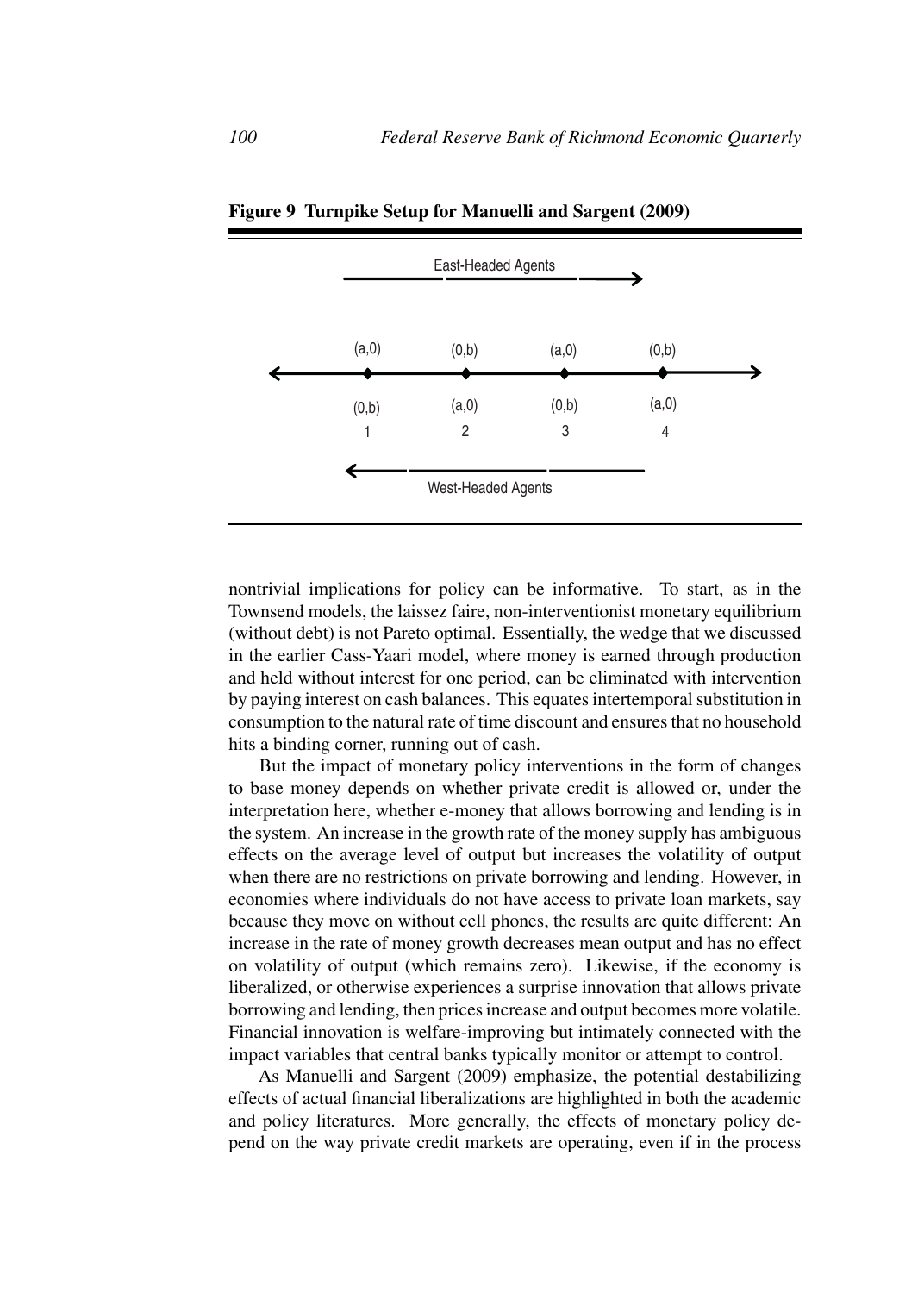of borrowing and lending there is no net creation of e-money. Thus, when formulating monetary policy, the central bank will need to take into account the effective change in financial regimes that M-PESA has brought with it. Indeed, in the above class of models, optimal monetary policy in terms of control over fiat base money is still relatively straightforward but not without interest. Specifically, the allocation achieved under optimal policy differs from the one associated with the corresponding economy with no locational restrictions and centralized trades permitted at time zero. While both allocations are Pareto optimal, they are not the same, implying that efficient monetary policy has redistributive consequences. Further, optimal government-issued currency continues to play an essential role even when interest is optimally paid on holdings of such currency. And, the interest-on-currency policy does not work in a way that can be replicated by free banking in a Walrasian world. Related, moving from a suboptimal policy to one with interest on currency may redistribute income and not be Pareto improving. In this model, unlike the first, e-money does not drive out fiat money nor the need for an optimal monetary policy. This is reminiscent of a class of related models of monetary management in which implementation of policy depends on the ability of agents to trade in asset markets.<sup>20</sup> Financial market segmentation relies on costs that may be arguably decreasing.

# **Townsend's Models of Activist Monetary Policy and Money as a Communication Device**

A generalization of Manuelli and Sargent would allow credit arrangements to be used to implement trade among individuals who remain in their home location and deal with each other repeatedly over time. This is also similar to the Walrasian accounting system of the first model above, except that here again the trade is intertemporal, with borrowing and lending over time, so that any individual's balance does not have to net to zero at the end of each period. In the next set of models, credit is identifiable as direct communication and promises. Fiat money then co-exists with credit and serves as a communication device for dealing with strangers across locations.<sup>21</sup> But the models here feature Diamond and Dybvig (1983)-style preference shocks with patient and urgent households generating the desired intertemporal trade. Moreover, the models here deliver welfare gains from an activist monetary authority responding to shocks and managing liquidity needs. More generally, the quantity and

<sup>20</sup> For example, see Grossman and Weiss (1983), Rotemberg (1984), Romer (1987), Lucas (1990), Fuerst (1992), and Perez-Verdia (2000).

<sup>21</sup> See also Ireland (1994), Kocherlakota and Wallace (1998), Cavalcanti and Wallace (1999), Kocherlakota (2005), and Wallace (2005), and the review in Wallace (2000) in which outside money and inside money issued by banks with known trading histories co-exist.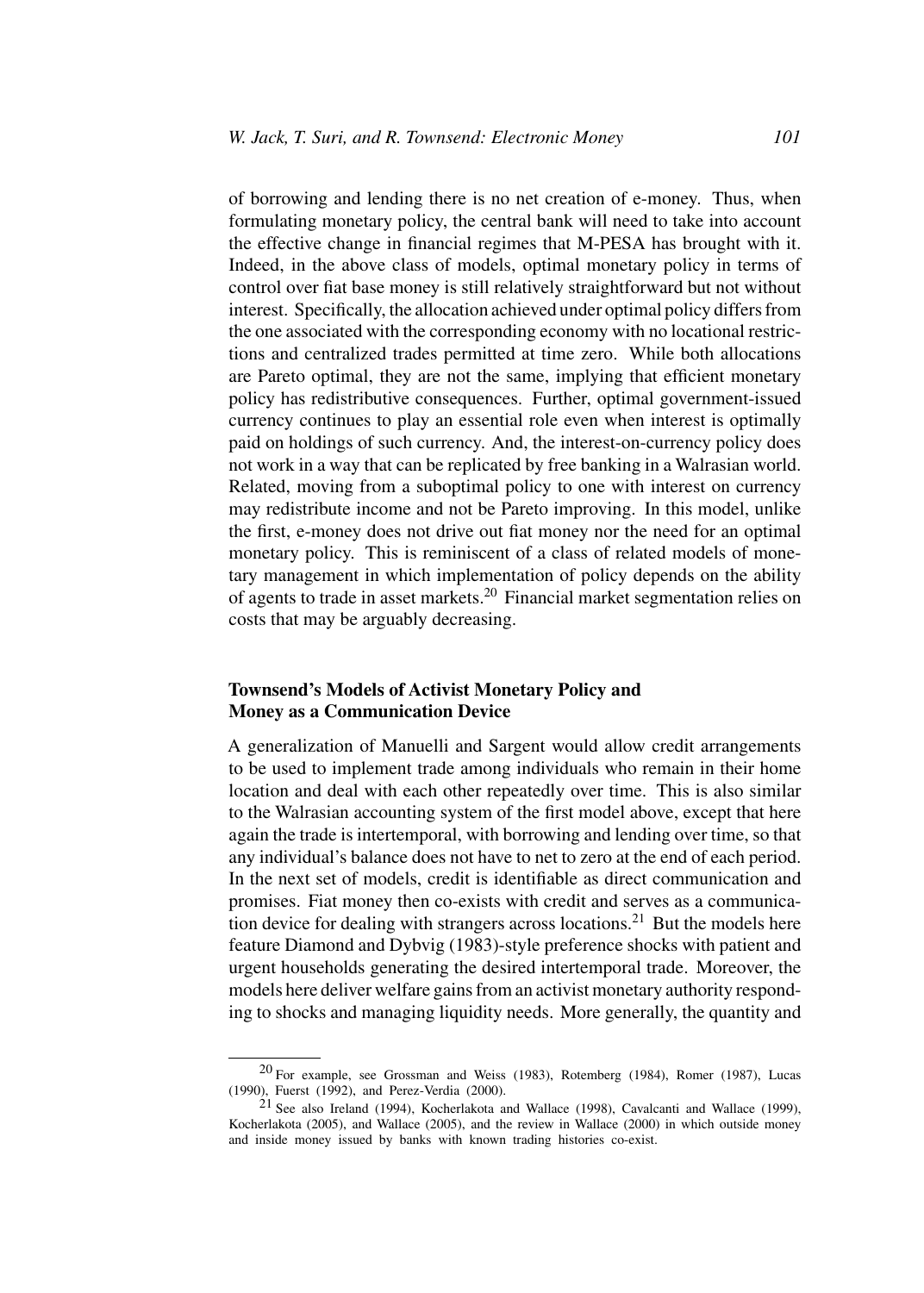

**Figure 10 On Each Island, a Share of Each Population Leaves to Other Islands in Period 2**

kinds of money in the system are determined optimally in an effort to compensate for missing credit and insurance markets. In this way, one can build on the platform of e-transfers to create a highly effective recordkeeping system in which electronic accounts allow for a rich variety of financial instruments.

Townsend's (1989) model envisions a scenario where there are *N* islands each with *N* inhabitants (the case of  $N = 3$  is shown in Figure 10 but, more generally,  $N$  is a large number).<sup>22</sup> Preference shocks that are correlated among a segment of each island's residents occur in the first period. That is, some fraction of the residents are patient, in principle willing to lend, and the residual fraction are urgent, wanting to borrow. However, a share  $(1 - \lambda)$  of the population of each island moves, spreading out across all the other islands in such a way that no mover encounters anyone from his home island at his new destination. This creates a problem if recordkeeping is limited to locations, that is, if there is no cross-island communication or accounting system so that only nonmovers can borrow and lend: Promises involving movers (either among themselves but going to different locations or between them and nonmovers),

<sup>22</sup> In this model, the agents all pre-commit to arbitrary tax and transfer schemes over time and to all institutions and resource allocation rules. In the language of the models, they commit to an economy-wide credit arrangement that specifies consumption and transfers to agents conditional on aggregate states and on individual specific location shifters (that are public) and individual announcements of preference shocks (private). Apart from these plans, there is no government and no distinction between private and public.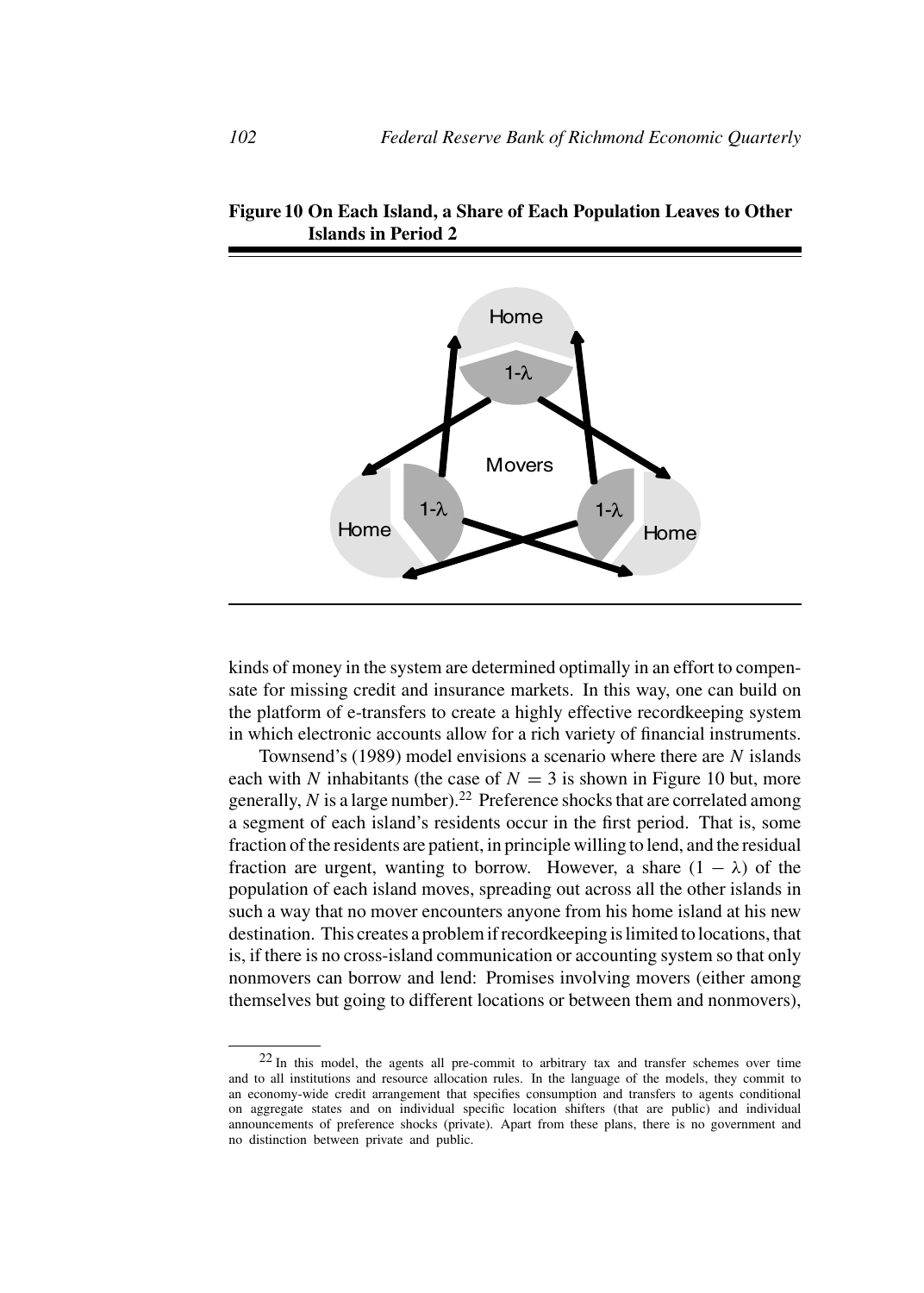on the other hand, are not credible as they cannot be consummated at a later date.

As movers are effectively excluded from the credit market, a social planner could attempt to implement efficient intertemporal consumption profiles by asking movers at each date to report their preferences, allocating consumption accordingly. But if the information reported cannot be credibly transmitted to other islands without a recordkeeping device, then the only incentive-compatible mechanism is one that gives all movers the same level of consumption in both periods, independent of their preferences. Portable fiat money allocated to movers, and monotonically related to their first period announcements, can facilitate the transmission of information across time and space to the strangers they meet at their destinations. In this interpretation, fiat money is a portable token. By allowing side trades between individuals, monotonicity can be strengthened to linearity, delivering a price of fiat money or tokens for goods. Of course, the initial nominal price level remains arbitrary, as that is simply a matter of the denomination of the unit of account.

However, if additional periods are added to the model (e.g., another round of movers), future movers must also be allocated fiat money in order to engage in intertemporal trade. The purchasing power of each unit of money allocated to second-round movers must, for efficiency reasons, be the same as that offered to first-round movers, but the quantity will be increasing in the number of movers and the proportion who are patient.<sup>23</sup> As the preferences of new generations of consumers are revealed, planned consumption levels supported by allocations of fiat money in early periods may be revised. Since the purchasing power as previously explained is constant across early movers in a given period, the associated adjustment to consumption levels is effected through changes in the price level. That is, inflation eats up the purchasing power of first-round movers if it is judged that they should be getting less given what new information tells the monetary authority about the way they and second-round movers should be treated. Note that this activist policy is quite different from, say, a Friedman rule, as described in the earlier class of models above in which a constant rate of deflation can remove the distorting wedge. This is not enough here. Optimal policy is state contingent (Manuelli and Sargent [2009] anticipate such results in the concluding section of their article).

Note, however, that fiat money as tokens conveys only the information that a household has been patient in the past, not that the household has been a first- or second-round mover. If even more information, such as the dates and the nature of past transactions, was encoded in the system, then the distinction between local and inter-island accounts could disappear. That is, one

<sup>23</sup> Individuals who are patient consume more later and therefore need more units of money to confirm this to future strangers.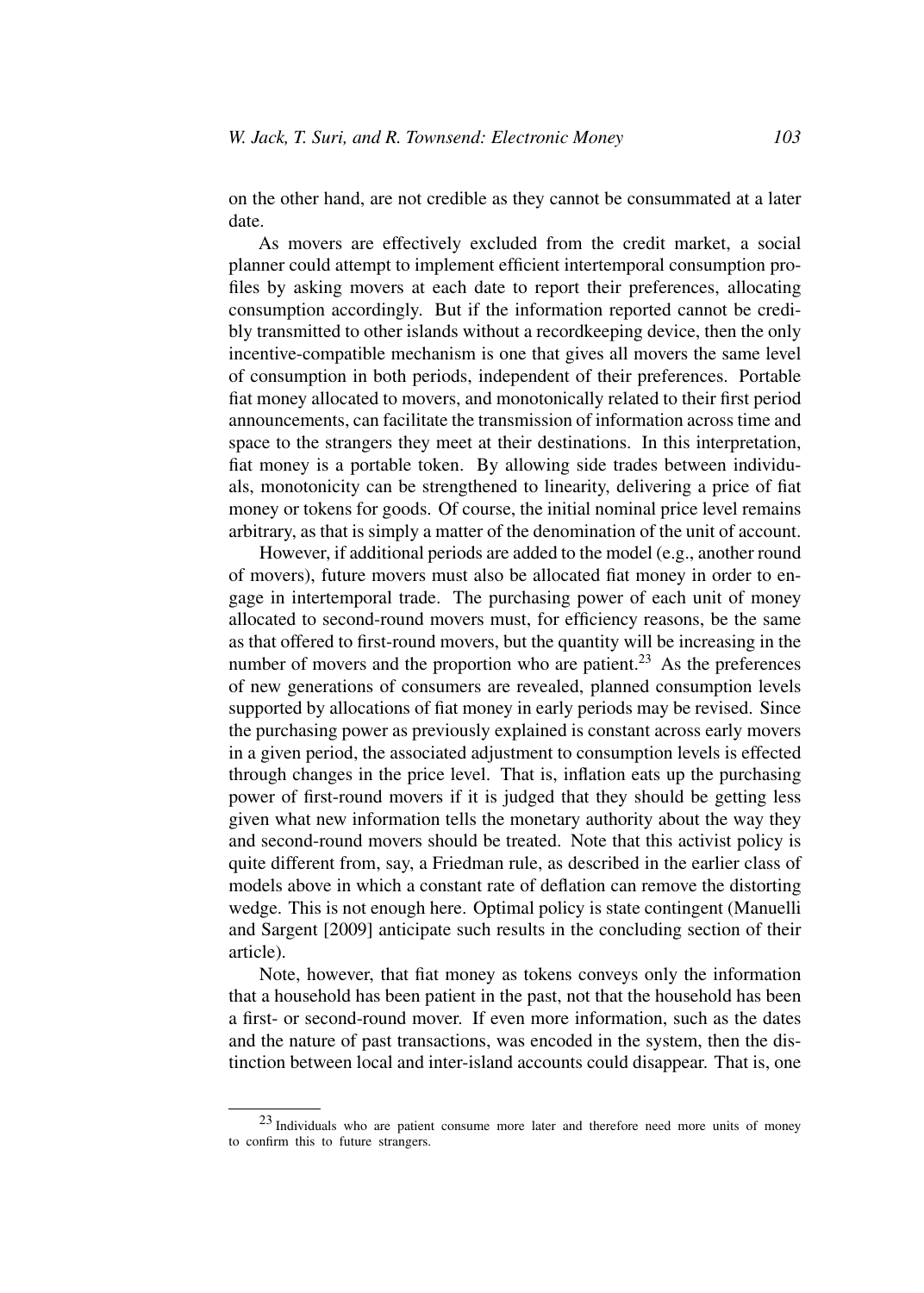

**Figure 11 Islands with Stayers (a) and Movers (b)**

can imagine one kind of fiat money—e.g., red tokens for first-round movers, green tokens for second-round movers, and electronic accounts for those who stay home. Indeed, accounts that distinguish all these space/time transactions could be accomplished with the electronic recordkeeping that mobile technologies and markets allow, at least in principle. Indeed, with all of that, we could in theory go further and here again completely mimic the outcome of a perfect Walrasian accounting system in which changing locations per se has no consequences. The fraction of agents leaving an island would be exactly the same as the fraction arriving and, financially speaking, there would be no strangers.

Townsend (1987) generalizes this idea of multiple monies (or differentiated e-accounts) in a similar framework with four agents, spatial separation, and private information on preference shocks. In particular, suppose there are two islands with two individuals each, as illustrated in Figure 11. In period 1, agents *a* and *b* live on the left island and agents  $a'$  and  $b'$  live on the right island. In period 2, *b* and *b'* switch places, while *a* and  $a'$  (who are subject to shocks) remain on their home islands. Agents  $b$  and  $b'$  are risk neutral and in principle can provide insurance to agents *a* and *a* , who are risk averse. With one good, preference shocks determine not only the degree of risk aversion but also relative patience. With two goods, there can be preference shocks for each good over time (e.g., patient for good one and urgent for good two) and an overall intertemporal shock determining utility in period 1 versus period 2.

Townsend then examines the properties of trade facilitated by alternative communication devices in this environment, both for the cases of a single good as well as for multiple goods. First, oral communication can take place only between agents in the same location and so cannot be used to convey credible information across time to strangers (if agents cannot carry tokens, commodities, or messages). The equilibrium is thus Pareto inefficient. On the other hand, tokens (money) that are appropriately distributed in period 1 can be used to verify information in period 2, helping with incentives to reveal information correctly and acting again as a technology for storing that information. The previous model provides intuition for the case of one good.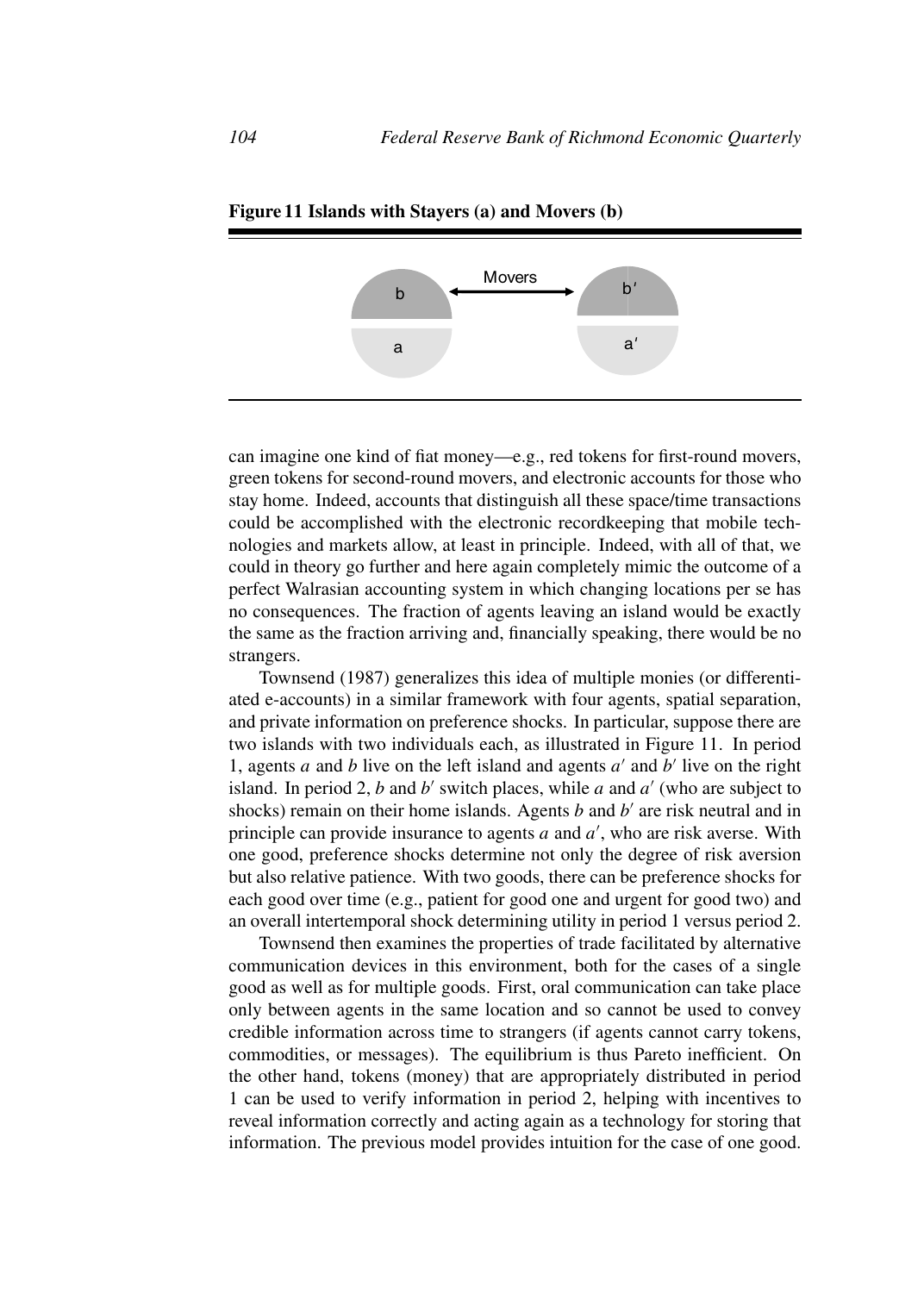However, with two goods, one type of token may not be enough. Intuitively, one wants to convey the full history of shocks for each good in the first period, yet ensure incentive compatibility in the second when agents can turn out to be very desirous of consumption overall. For example, one type of token, say green, is handed out in period 1 given a certain realization of preference shocks, while the red token is handed out given another realization of these shocks again in period 1 (alternatively, these are different "credits" in different cell accounts). Then in the second period, the agent is required to show not just the correct number of tokens, but also the correct colored token (or have the requisite balances in a specific cell account). Indeed, much can be done even with *n*-commodities and *m*-combinations of shocks using combinations of red and green tokens (two types of e-money) as an encryption system. The point more generally is that multiple monies are used to convey the history of trade, borrowing and lending, and insurance, not simply a means of payment or transfer system.

#### *Implications for Mobile Banking*

The bottom line of these models of money as a communication device is that the better the communication of past shocks or transactions, the more efficient can be the allocation of consumption; however (with initial heterogeneity), this may be wealth redistributing. The model features tokens or fiat money but, again, portable cell devices linked to some of the account history of earlier transactions would provide similar features. To achieve an efficient allocation there can arise, as in these models, the need for active liquidity management. We can see that in a scenario where M-PESA emerges as the entity behind a large fraction of transactions, e-money could substitute for fiat money or tokens. This would not necessarily replace the need for an activist monetary policy, but it would alter that policy so that the level of tokens created on net by the financial system ideally responds to mobility and the state of demand, as would electronic credits if allowed optimally to function that way. Here a distinction between private credit and public money becomes blurred as we consider questions about optimal market design. The social good is served by having mutually agreed upon and collectively enforced rules.

Another lesson from these models is that electronic records of past transactions allow new financial instruments, in this case better borrowing/lending and insurance over space and time. Tying fiat money to e-money and thinking of both as solely facilitating payments may lead one to miss otherwise beneficial arrangements that have to do with insurance against spatial and intertemporal idiosyncratic and aggregate shocks. Indeed, under the current M-PESA system, the prices at which money trades for e-money are supposed to be fixed over time and across space; e-money and cash trade for each other one for one (as described above, however, there are nonlinearities in the transactions costs by amount traded)—yet these fees can be seen as allowing in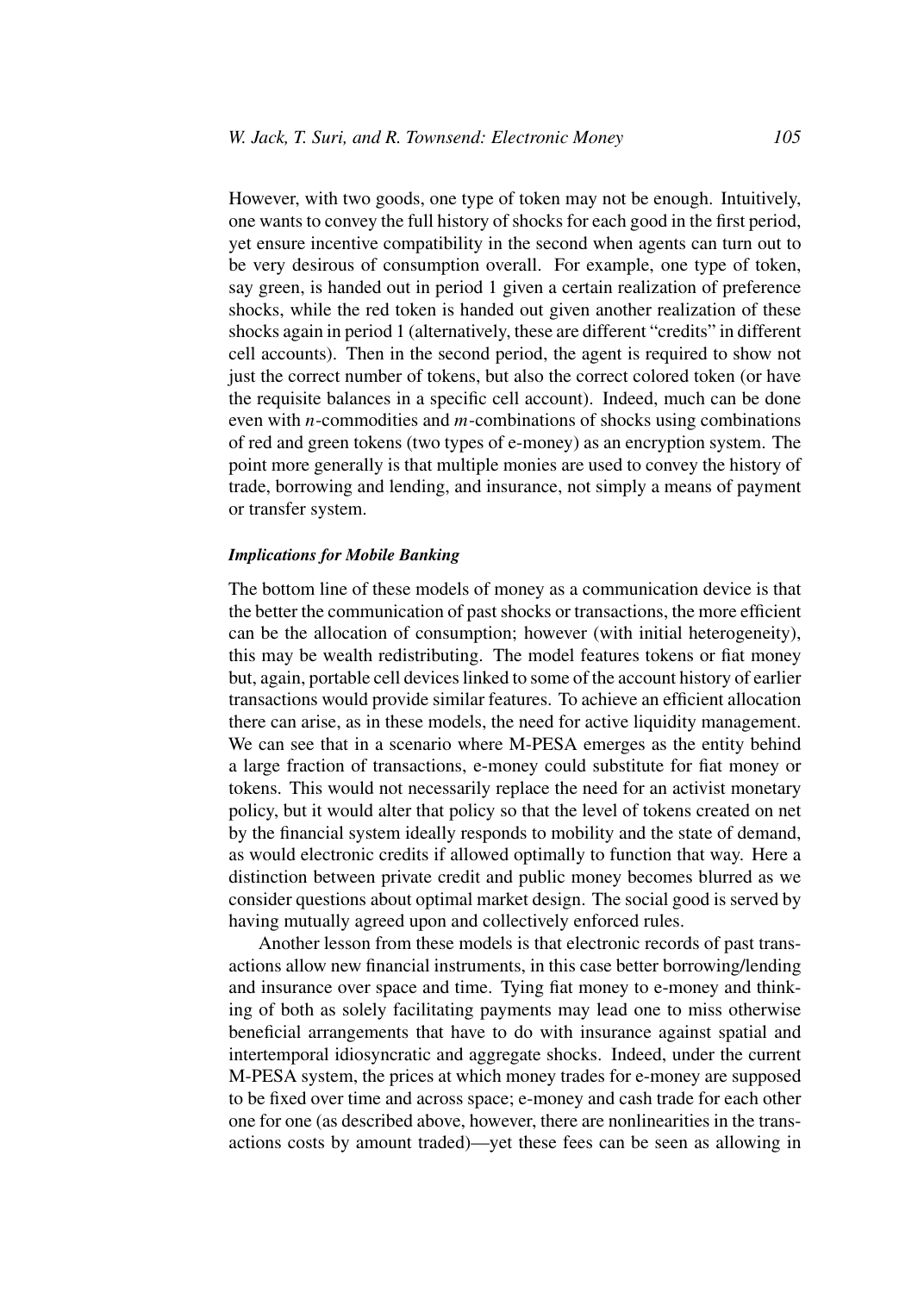principle a trading price between cash and e-money that is different from one. Whether or not one wants to allow money prices and the rate of exchange of money for e-money to move with the state of local demand and inventory of the actors again begs the question of what e-money is supposed to be: a means of payment only, if it facilitates an expansion of the monetary base, or a partial substitute for missing, more centralized economy-wide insurance and credit markets.

# **Townsend and Wallace—Circulating Private Debt and a Coordination Problem**

There is yet another way to think of money, namely as an object that, even if privately issued, appears frequently in exchange, i.e., with a high velocity. We can understand this by simply extending the model environment in the previous section to four periods with households *b* and *b'* continuing to switch locations from one period to another, back and forth, and with households *a* and *a'* remaining in a single location. Townsend and Wallace (1982) replace preference shocks with time-varying endowments of a single good, but with different profiles for the different agents, to induce the desire for intertemporal trade. They also assume there are many agents of each type in any given location to justify price-taking behavior. In one of the equilibria, the first period household *b* makes a deposit of goods (but could be money) to (that is, lends to) agent *a*, as if agent *a* were a bank issuing long-term debt (or at least debt payable on demand). However, household *b* does not hold this debt but rather moves in the second period to a different location inhabited by agent *a'*. At this new location, neither party is physically connected to bank *a*. Subsequently, in the third period, agent  $a'$  will pass the debt to  $b'$ , who in turn redeems it in the last period since  $b'$  meets up with the original issuer, agent *a*. Note that long-term debt is also the debt that circulates, that has a high velocity. In that sense circulating debt has something to do with maturity transformation. Short-term debt (e.g., two-period debt) between agents *a* and *b* (or *a* and *b* ) not only extinguishes sooner but it also does not circulate.

With private debt transferable electronically, one has the same equilibria but with the more realistic interpretation of agent *a* as an M-PESA agent who issues debt (in this case in exchange for goods, not fiat money, but see below). That is, household *b* uses the e-money account to trade with subsequent households and, again, the e-money is netted out back to zero when a third party comes to agent *a* to redeem it. In this model, agent  $a'$  can also play this role as banker, or M-PESA agent, instead of *a*. However, without coordination, another problem emerges. The amount of e-money issued by agents *a* and *a* has to be coordinated so as to be consistent with the overall equilibrium. If M-PESA agents  $a$  and  $a'$  are not communicating across space, then it is hard to imagine how this would happen. Townsend and Wallace refer to various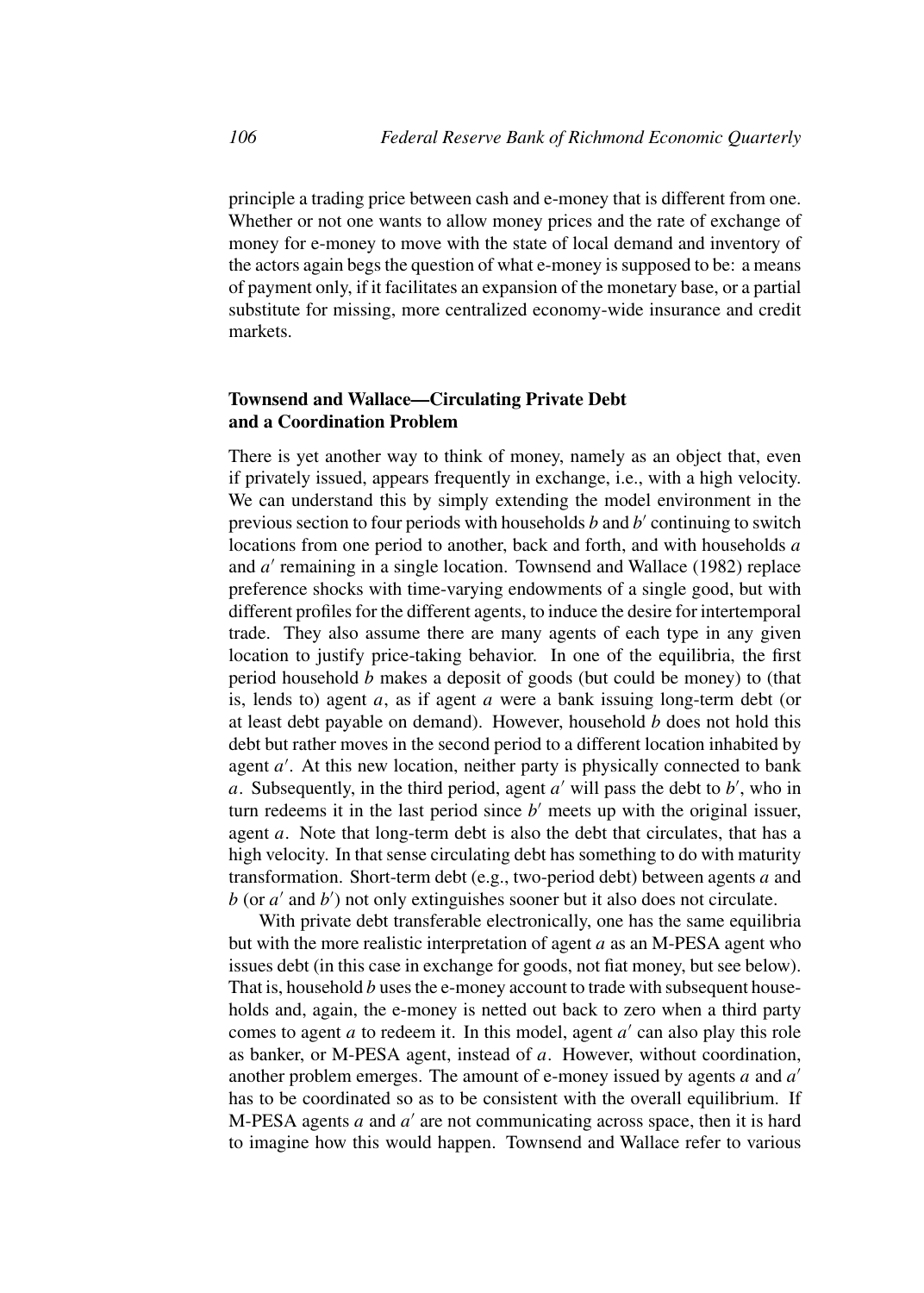historical episodes such as the crash of markets in bills of exchange as evidence that the model with coordination problems is picking up problems that may occur in practice.

## *Implications for Mobile Banking*

Electronic debits can be transferred across agents in spatially separated locations and have a high velocity. This seems to capture a big part of the Kenyan M-PESA reality. This comes, however, with potential coordination issues that need to be thought through. In the current model with two locations, four agent types, and four periods, one achieves the first-best with the right combination of circulating private debt and other short-term noncirculating debt. In that equilibrium, prices/interest rates are moving around over time and space and all markets in goods and financial instruments are clear. Again, fixing the price at which one object trades against another would seem to create additional problems. But even if prices were flexible, it appears that agents need to coordinate on the overall credit issue. Lack of initial coordination could show up as an over-issue or under-issue of the correct financial instrument, or of the combination of instruments that is supposed to give the correct maturity structure, showing up in turn later on as sharp movements in prices. This could even lead to doubts about the commitment or ability of agents to achieve the requisite transfers of purchasing power necessary for liquidity in intermediate periods or to ensure redemption of debt at maturity. Manuelli and Sargent ponder whether fiat money can help solve this type of coordination problem.

# **Lacker's Model of Clearing and Settlement and Inter-Agent Markets**

Lacker (1997) focuses on clearing and settlement via a central bank and the impact of certain central bank policies such as reserve requirements and interest paid on reserves. Building on the earlier models of Townsend (1983, 1989), Lacker develops a model in which there is a large number, *N*, of islands, on each of which live *N* individuals. Each island produces a single perishable good that must be consumed on the island. This geography is illustrated for the case  $N = 3$  in Panel A of Figure 12, in which the islands are labeled A, B, and C, and the individuals are 1, 2, and 3. In each period, all but one of the individuals who live on a given island travel to all the other islands at random, one to each, with one staying behind. In Panel B of Figure 12, individual 3 remains home. All individuals consume the good that is produced on the island they visit (so the one who remains consumes the good produced on his island). As in Townsend (1989), before they leave "home," travelers entrust their endowment of goods to the individual who stays behind (called the merchant banker) and is responsible for handing it out to arrivals from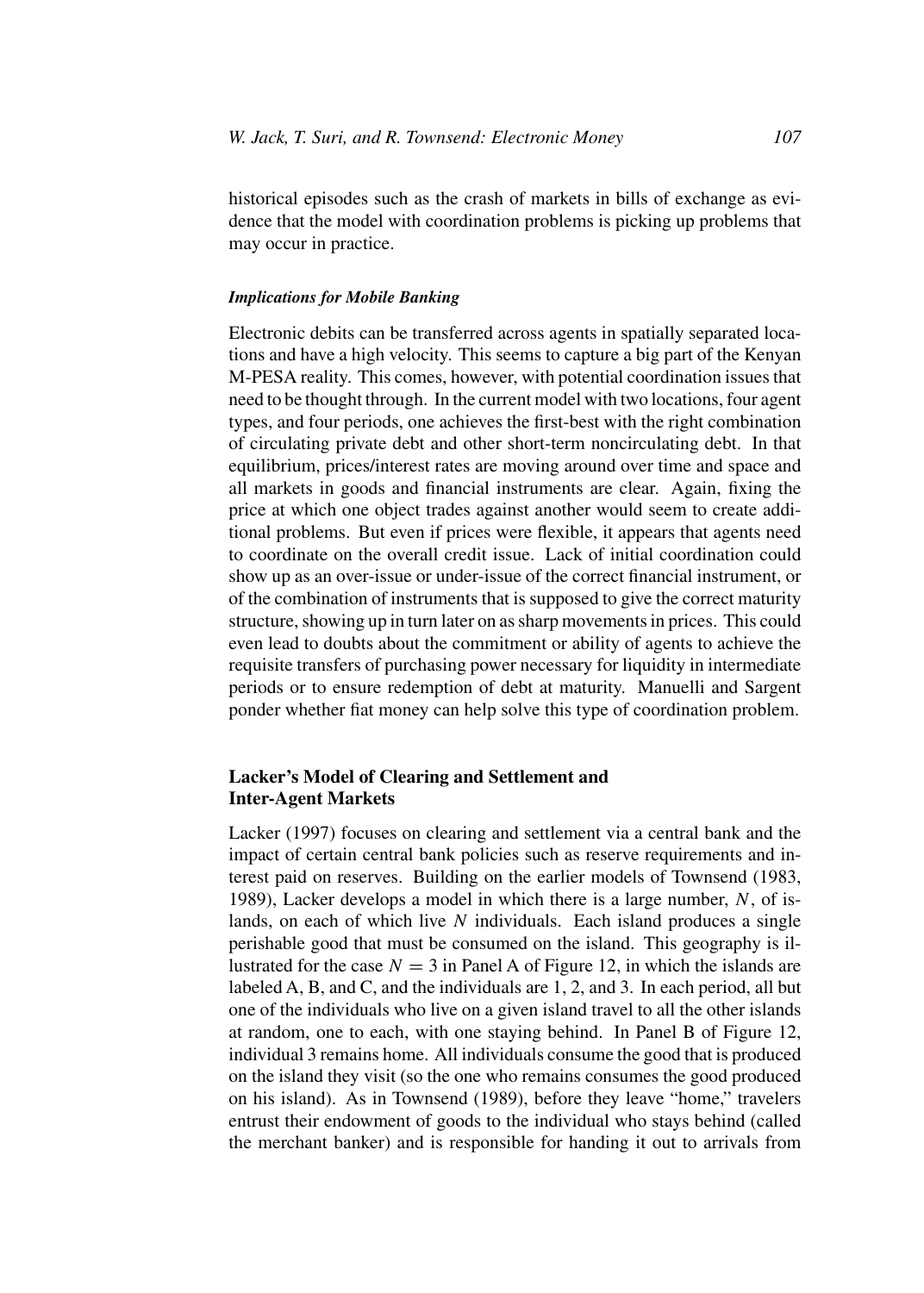

### **Figure 12 Lacker's Model of Settlement**

other islands. The record of the amount entrusted to the stay-at-home agent is an individual's "deposit" and the merchant banker is thought of as operating a bank that holds his island's deposits.

As illustrated in Figure 12, each island receives a fully diversified group of visitors each period, one from each other island. If preferences and endowments were suitably fixed (e.g., if each individual consumed 1*/N* units of the good of the island s/he visited), consumption and income would balance on a person-by-person basis. However, Lacker assumes, like some of the models above, that each period the islands are hit by Diamond-Dybvig idiosyncratic independent identically distributed preference shocks that affect the urgency of consumption. All individuals from a given island get the same shock. Since each island is visited by an individual from every other island and since shocks are independent across islands, there is no aggregate uncertainty about the demand for each island's good (as  $N$  goes to  $\infty$ ). However, an island that suffers a run of large urgent shocks over time consumes more over time than an island that suffers a run of small shocks.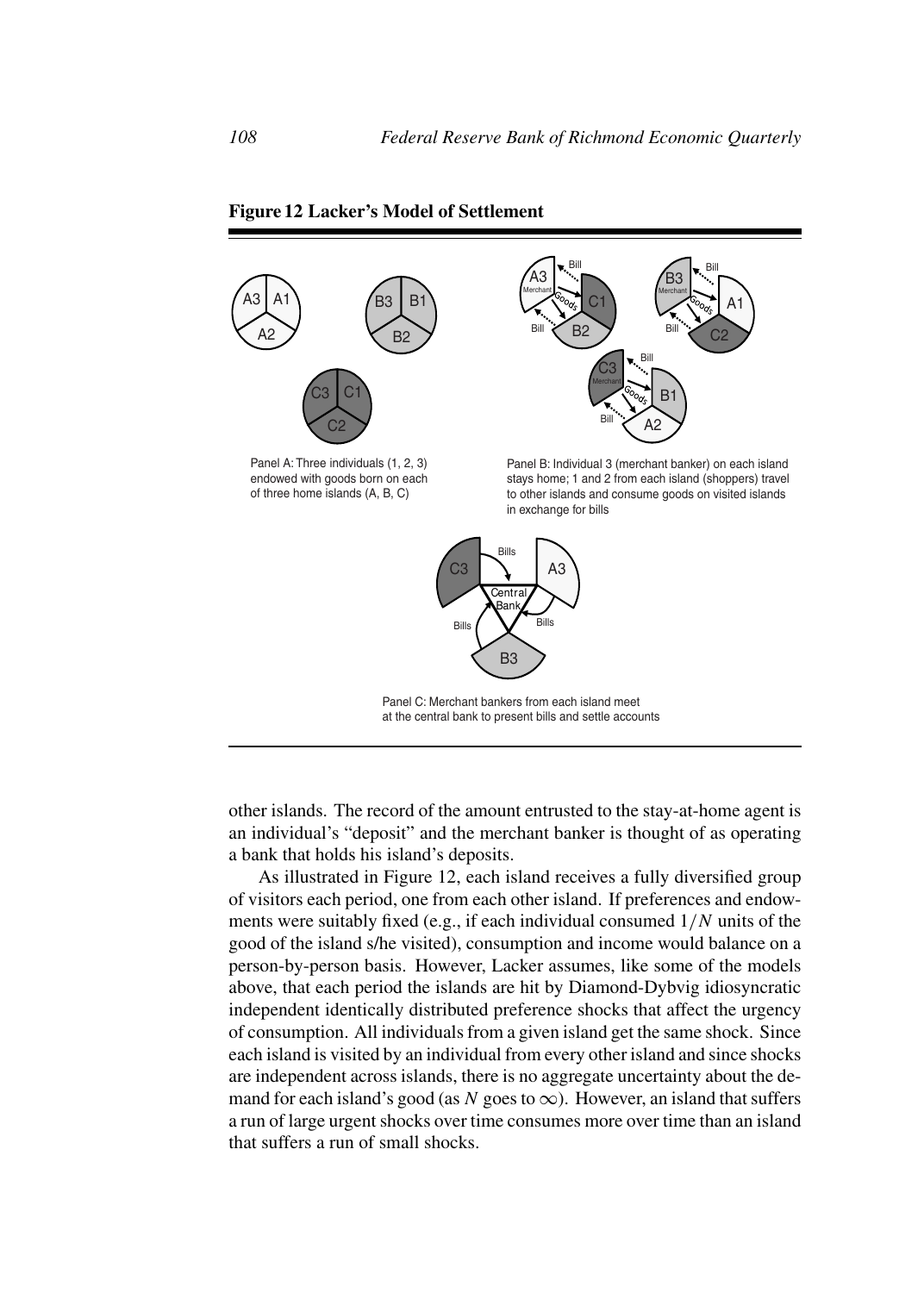Because goods do not move between islands, there is no possibility to directly exchange one for another. Instead, an individual purchases consumption from the merchant on the island he visits by providing a bill or check drawn on his deposit held by his own merchant who stayed at home. (This could be an electronic charge to the e-account but, again, not one paid instantaneously.) In turn, each merchant collects bills or e-credits from all other islands, one for each visitor. In any given period, some islands will consume more than they produce (i.e., issue more bills than they collect or be left with negative e-balances), while the opposite will be true for others. Intertemporal trade between islands across periods, i.e., interbank borrowing and lending of e-balances, is thus efficient.

In the final stage of the period, all the merchant bankers travel with their bills to a central location and submit them (to each other) for payment (Panel C of Figure 12). With cell technologies, physical meetings would not be necessary. Payment is effected through an accounting mechanism, with each island's account being credited and debited according to the bills or e-money presented to and by it. The residual that does not clear is carried over, in surplus or deficit.

## *Implications for Mobile Banking*

Lacker refers to the central institution that keeps the accounts of each island as the central bank and these accounts are thought of as *reserve* accounts. However, this could equally be a private clearinghouse run by Safaricom or some other independent entity, as the model focuses on the account-keeping and clearing functions of the institution, not the issuing of money per se. Positive account balances with the institution are the liabilities of that institution, while negative balances represent overdrafts. In the model, bills are *cleared* (i.e., accepted by the clearinghouse/central bank) at the end of the period and *settled* (i.e., deposits transferred by the institution from one island's reserve account to another's) at the end of the period for across-period borrowing and lending.

Beyond Lacker's model, limits on within-period bank overdrafts with the clearinghouse/central bank can induce some banks (ones with a positive preference shock) to borrow from others. Likewise, limits on overnight overdrafts can induce residents of islands that have had a string of positive, urgent shocks to constrain their consumption below the efficient level, as they are unable to borrow enough. Lacker's model is a useful motivation for thinking about another aspect of the M-PESA system, in particular overall clearing and the related inventory management problem faced by agents. The kind of contractual conditions Safaricom might want to specify would be crucial given the reality of the actual economy in which the distinction between within-period and across-period clearing and borrowing/lending is hard to maintain.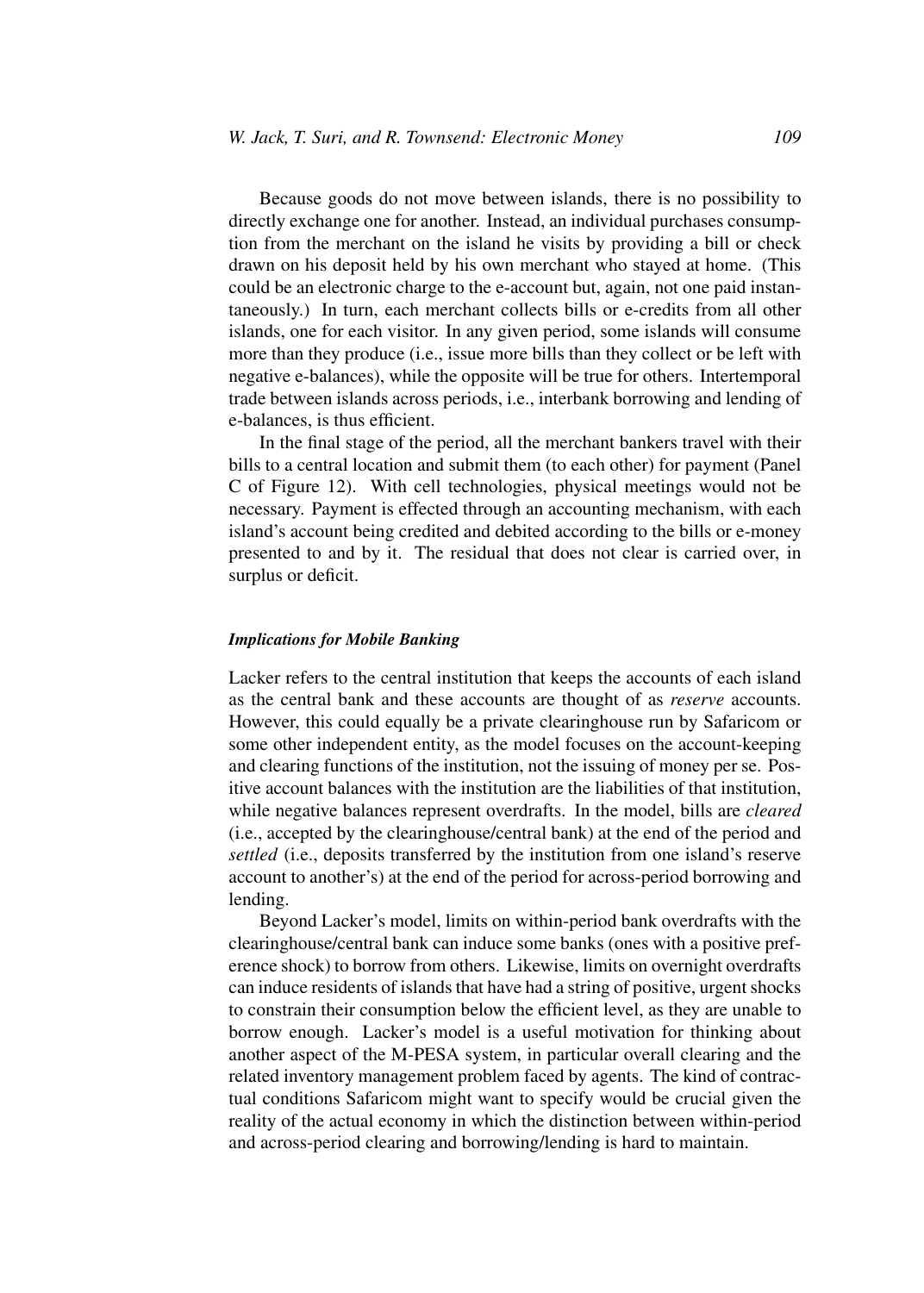We identify each M-PESA agent with a merchant banker in Lacker's model, although individuals are not bound to agents like residents are to islands. An M-PESA agent's trading account at Safaricom corresponds directly to the reserve account held by each bank with the central bank. To parallel the model, individuals deposit their endowments (of cash) with an agent each period, which requires that the agent hold sufficient e-money. An agent would take out an overdraft loan from Safaricom if he were required to issue emoney to a customer before having presented the equivalent amount of cash to Safaricom. Because transferring a bank note or cash is slower than transferring e-money, it seems likely that there could be demand for such overdrafts.

E-money is sent between individuals (i.e., checks are exchanged) and recipients present their e-money (i.e., checks) to agents. This happens at the end of the period in Lacker's model. If agents have enough cash to purchase the e-money from customers, their trading accounts are credited with the relevant amounts. In reality, as individuals visit the agent over the course of the day, his net demand for e-money will fluctuate and he might require short-term overdrafts from Safaricom or need to acquire cash in some other way. In the absence of such a facility, he will need to trade off the costs of holding "zerointerest reserves" (e-money balances on his trading account) against the costs of reduced trade (and commissions). Alternatively, agents could lend e-money to one another, creating the equivalent of an interbank market as envisioned in Lacker's model. Again, this might be organized by another institution (like a clearinghouse) that itself purchased e-money from Safaricom and lent it out to agents at some interest rate. Likewise, the head offices or super agents could perform this role, though neither appears to charge interest. Each head office or super agent would face a similar inventory management problem of course, having to hold enough e-money and/or cash to lend out during the day/period.

# **Freeman and Green's Models of Liquidity—Optimal Base-Money Management**

Freeman's (1996) model and Green's (1999) reformulation, related to Townsend (1989) as exposited above, focus on getting money and circulating debt in the same setting simultaneously because of imperfect meetings between creditors and debtors. This, again, has implications for liquidity and monetary policy.

In Green's overlapping generations model, there are two types of individuals (creditors and debtors) who live for two periods each. A creditor is someone who in equilibrium will be willing to defer consumption, while a debtor will wish to borrow. We follow tradition and refer to young and old agents, simply to imply the first and second periods of the two-period, dynamic transactions profiles of the households. When young, creditors and debtors are endowed with perishable goods *x* and *y*, respectively. In the first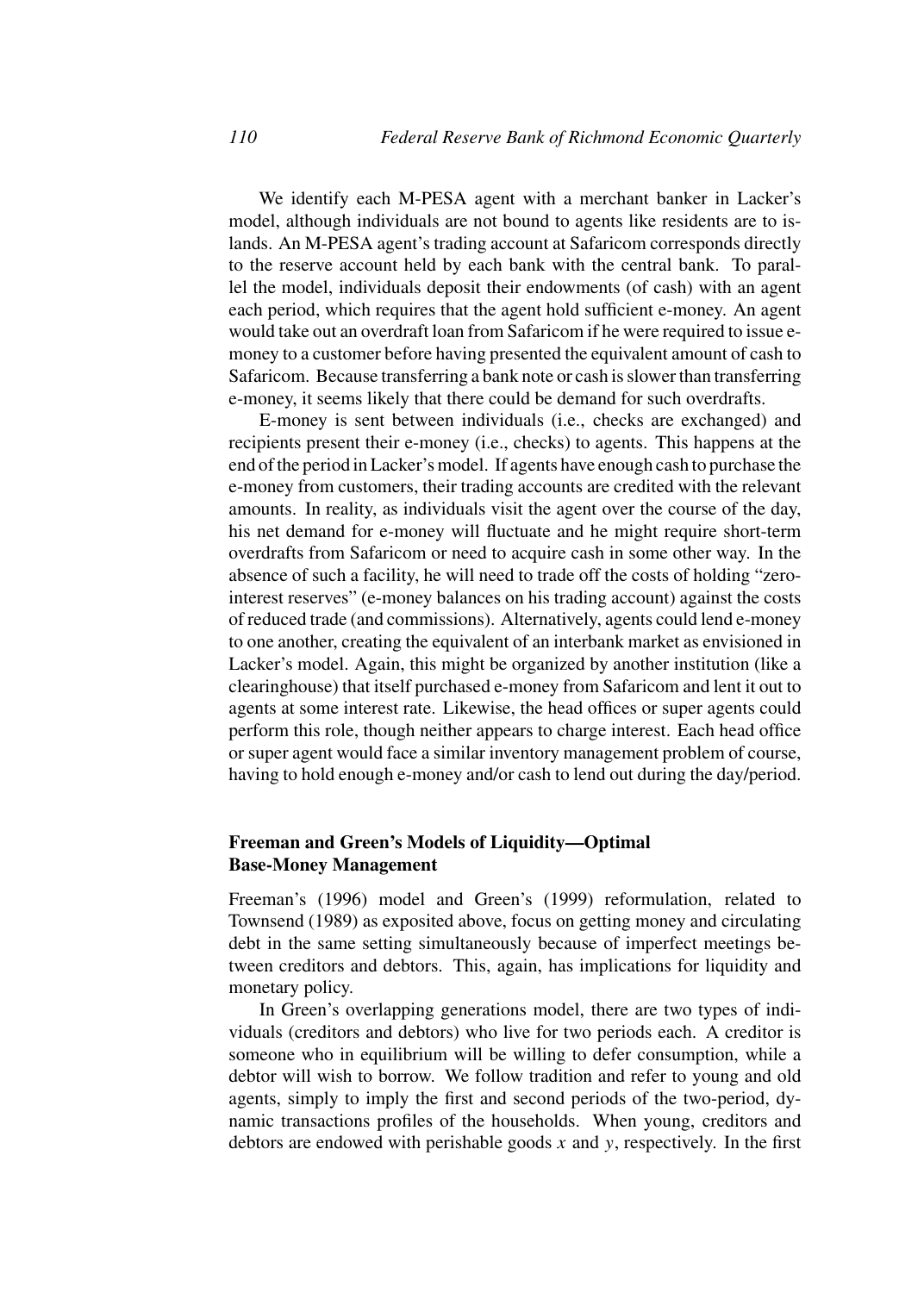

**Figure 13 Trade with Money and Credit**

Notes: The dates within each box refer to the period of birth.

period, old creditors are endowed with fiat money and old debtors have nothing. Creditors and debtors also differ in their preferences: Creditors wish to consume when they are young and old, while debtors wish to consume only while young. Both types prefer to consume a mix of goods *x* and *y* instead of just their own.

Suppose young debtors meet young creditors first and only then go on to meet old creditors. Young debtors purchase *x* in return for debt *d* that they issue to young creditors, as illustrated in the first panel of Figure 13. Subsequently, young debtors sell their own good *y* to old creditors in exchange for money. At the beginning of the next period (the second panel of Figure 13), nowold (previously young) debtors settle their debts using money with now-old (previously young) creditors. Once the debt is settled the process repeats, with the now-old creditors holding money and the new young cohorts endowed with goods.

Nontrivial monetary dynamics can arise when creditors and debtors do not necessarily meet at the "right" time. With various waves of movers, old agents either arrive late or leave early: In particular, a fraction  $(1 - \delta)$  of debtors arrive late and a fraction  $\gamma$  of creditors leave early. This naturally complicates the debt settlement process and can lead to inefficiencies. In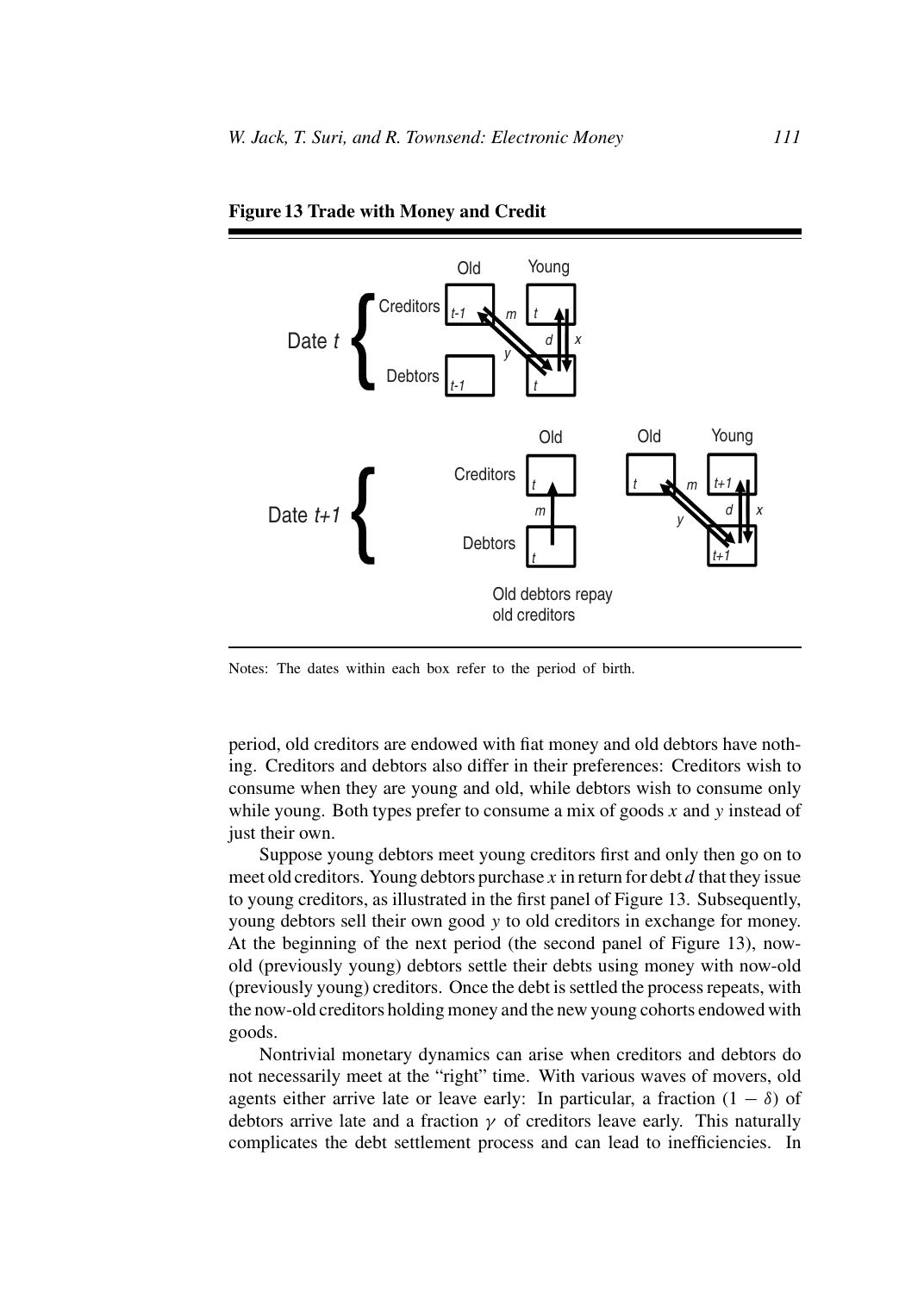

**Figure 14 Late-Arriving Debtors and Early-Leaving Creditors**

Notes: In the figure, debt settlement and trade between the young and old occur in the same period,  $t + 1$ .

particular, while efficiency requires that all creditors consume the same quantity of goods when old (purchased from young debtors), those who leave early may in equilibrium consume *less* than this amount while those who leave later consume more. Thus, early-leaving creditors can end up facing liquidity shortages that constrain trade.

This situation is illustrated in Figure 14, in which period  $t + 1$  is divided into two subperiods  $(t + 1)$  in the second panel down, and  $t + 1'$  in the third panel). Agents not in the market at the relevant moment in time are shown as boxes with broken lines. It is assumed that the creditors are fully diversified at  $t + 1$ , holding debt issued by each and every old debtor. At the beginning of  $t + 1$ , all the old creditors are present, as are a fraction,  $\delta$ , of old debtors. The debtors settle their debts and each creditor receives a share,  $\delta$  < 1, of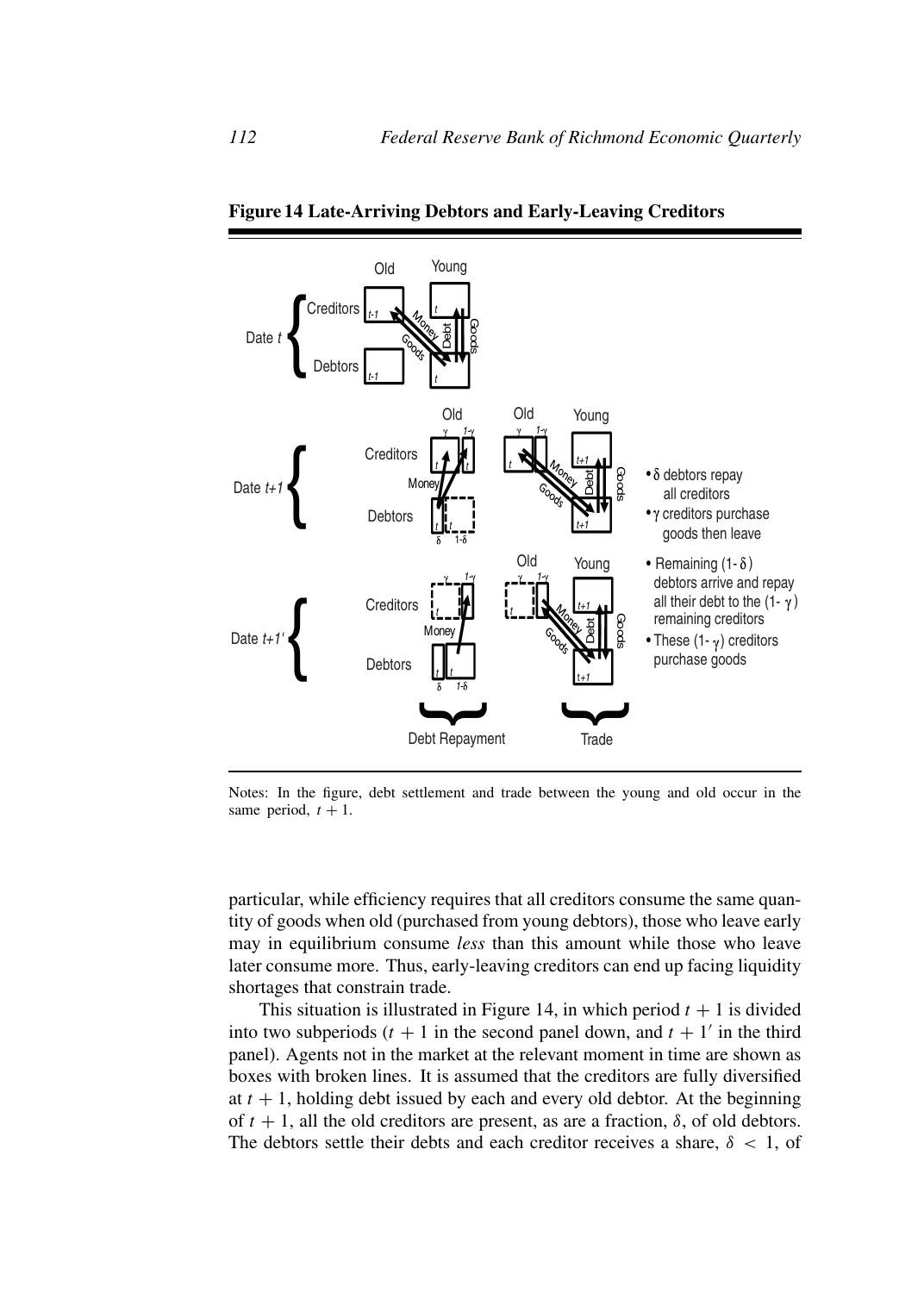

**Figure 15 Trade in Money and Credit with a Secondary Debt Market**

the amount owed to him. At date  $t + 1'$ , the late-arriving old debtors are able to settle their debts in full with old creditors who remain. Early-leaving old creditors will consume less than their efficient level of consumption and late-leaving ones will consume more.

An alternative scenario illustrated in Figure 15 allows old creditors to exchange debt. Period  $t + 1$  is now divided into  $t + 1$ ,  $t + 1'$ , and  $t + 1''$ . At the beginning of  $t + 1$  (the second panel), early-arriving debtors repay their debts to all creditors. As before, all creditors continue to hold outstanding debt issued by debtors who have not yet arrived. Next, at time  $t + 1'$  (the third panel), early-leaving creditors sell their remaining holdings of debt to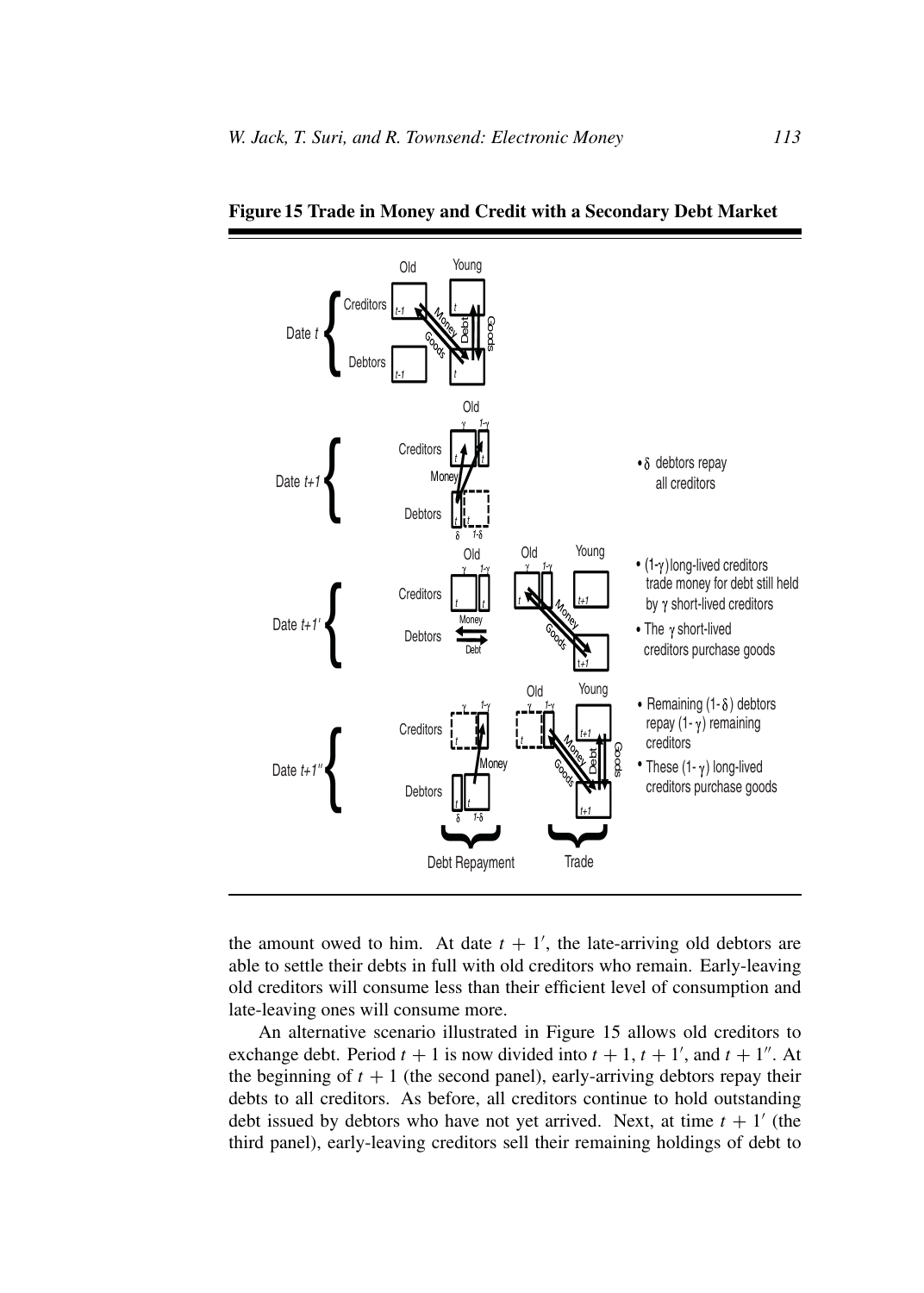long-lived creditors in exchange for money. If  $\delta < \gamma$ , with a relative scarcity of debtors and an abundance of early-leaving creditors, the creditors spend all of their money on debt, which has a price less than one. Early-leaving creditors then purchase goods from young debtors and quit the market. In the final panel, at time  $t + 1$ <sup>"</sup>, late-arriving debtors settle their debt with those creditors who remain, including the debt those creditors bought from earlyleaving creditors. They then purchase goods from young debtors. The amount of consumption they enjoy is  $(1 - \delta)/(1 - \gamma)$  times the efficient level. Thus, if not enough debtors show up in time, even if creditors trade their debt, the allocation is inefficient.

As Freeman observed, a central bank can remedy the inefficiency by issuing money to some or all creditors and then withdrawing it from circulation later, say by taxing young creditors as they enter the second period. The important issue is that new money is issued to creditors and is issued *before* the early-leaving creditors depart.

### *Implications for Mobile Banking*

In Green's version of the model, debtors consume nothing in the second period of their lives, but creditors do. The only reason for old debtors to come to the market is to pay off their debts. So if e-money allows them, or some of them, to do this without coming to the market, then the share that are "late" is smaller. In the extreme case, there would be no late-arriving debtors and no liquidity problems for creditors. But if some old debtors still didn't pay off their debts in time (maybe because they couldn't find an agent with e-money), then it would be possible that early-leaving creditors wouldn't have enough money to finance the efficient level of purchases from young debtors.

These models can inform our thinking about mobile banking in a couple of ways. First, focusing on the reduction in transactions costs associated with transferring e-money, mobile banking might reduce the proportion  $(1 - \delta)$ of debtors who "arrive late" and the proportion of creditors,  $\gamma$ , who "leave early." Debtors who previously had to physically meet their creditors in order to settle their debts can now settle them with e-money and no longer need to be present. On the other hand, even if not all debts are repaid at the beginning of the period (i.e., if there remain some late-arriving debtors), the existence of e-money could relax the liquidity constraint faced by early-leaving creditors and make central bank intervention less necessary.

However, it is overly simplistic to assume that mobile banking allows individuals to send *money* costlessly: it allows them to send *e*-money costlessly (or at least at low cost) but they must acquire it first. A more complete model would thus include individuals holding optimal mixes of money and e-money and would describe the production process whereby each is converted into the other. In practice, this conversion is effected by M-PESA agents who simply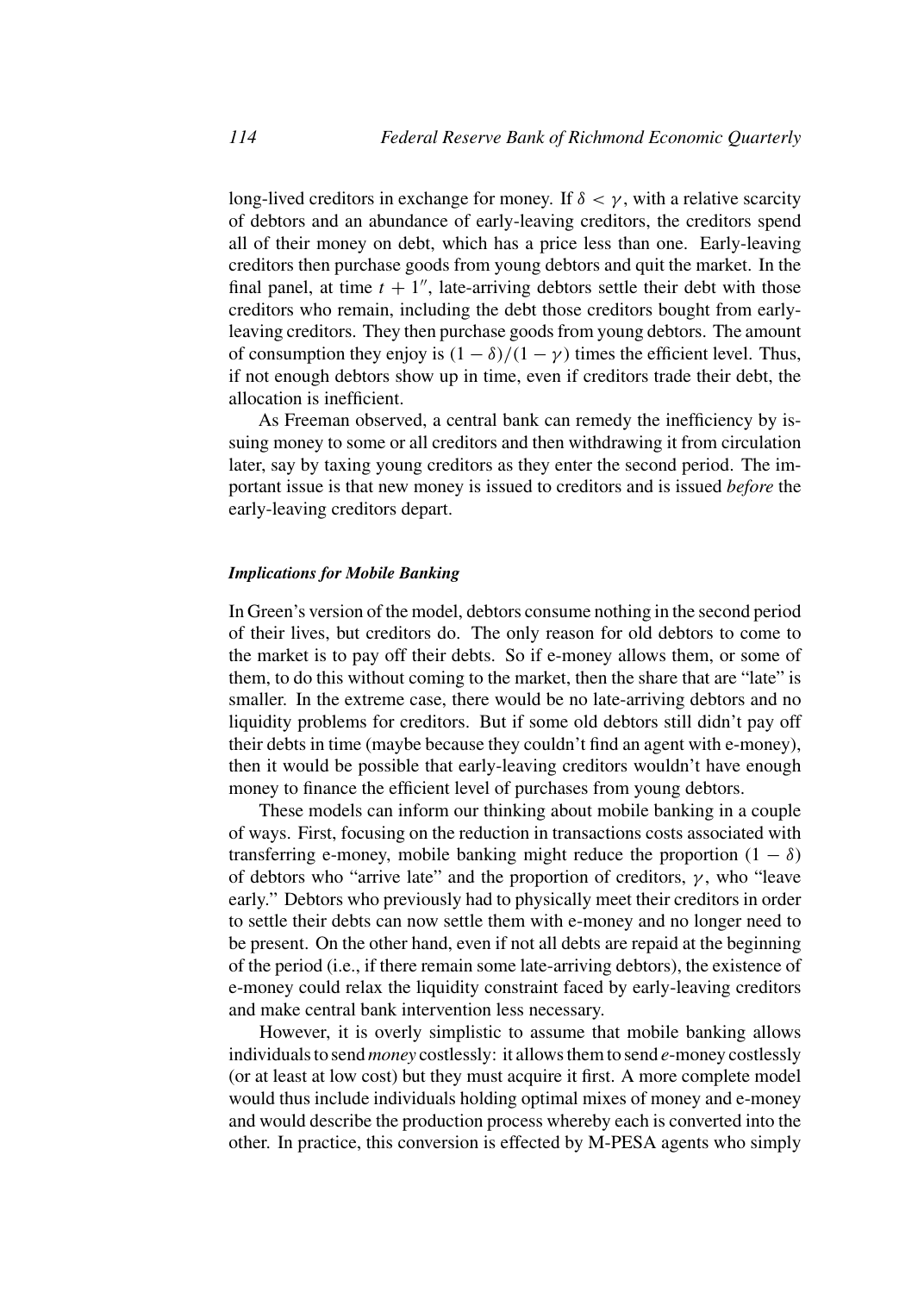|                                          | Most Used Agent | <b>Closest Agent</b> |
|------------------------------------------|-----------------|----------------------|
| Agent Gave Less Money/                   |                 |                      |
| E-Money Than I Was Owed                  | $2.63\%$        | 2.80%                |
| Agent Charged Me to Deposit              | $1.11\%$        | 1.68%                |
| Agent Overcharged Me                     | 1.17%           | $1.84\%$             |
| Agent Undercharged Me                    | 0.52%           | $0.78\%$             |
| Agent Was Absent                         | $0.74\%$        | $0.91\%$             |
| Agent Refused to Perform the Transaction | $0.80\%$        | 0.61%                |
| Agent Was Unknowledgeable                | $1.04\%$        | $1.57\%$             |
| Agent Was Rude                           | $3.66\%$        | $6.02\%$             |
| Agent Had No E-Money/Not Enough E-Money  | 43.60%          | 22.81%               |
| Agent Had No Cash/Not Enough Cash        | 34.78%          | 51.33%               |
| Other                                    | 9.95%           | 9.65%                |

**Table 3 The Problems Consumers Have Had with Agents**

perform the role of a technological black box—a black box that is sometimes out of service.

Although this feature is not part of the Freeman and Green set-up, if money and e-money are both used in equilibrium, then a "late-arriving debtor" might correspond to an individual who is otherwise "on time" and has sufficient financial resources (money and/or e-money) to repay his debts, but who is frustrated in not being able to find an M-PESA agent with sufficient e-money or money.<sup>24</sup> Similarly, an early-leaving creditor in this environment could be one who has in fact been repaid, say in e-money, but who must use money to purchase the consumption good.<sup>25</sup> If he cannot find an M-PESA agent with sufficient cash, then he could be liquidity constrained as above. First, if he is stuck with e-money but must trade with money, he will suffer a loss equal to his excess e-money holdings. On the other hand, even if he cannot find an M-PESA agent to trade with, he might trade his e-money with another creditor for cash, just as early-leaving creditors sell their debt to late-leaving creditors for cash in the third panel of Figure 15. But such trades must take place between locationally proximate agents, and if there is an excess supply of e-money locally, the allocation of consumption might remain inefficient.

<sup>24</sup> Whether the debtor needs to find an M-PESA agent with money or e-money will depend on what form of financial wealth the debtor has on hand and how the creditor wishes to be paid. This in turn will depend on the specific features of the two monies.

<sup>25</sup> Again, whether the creditor needs money or e-money depends on how the seller wants to be paid.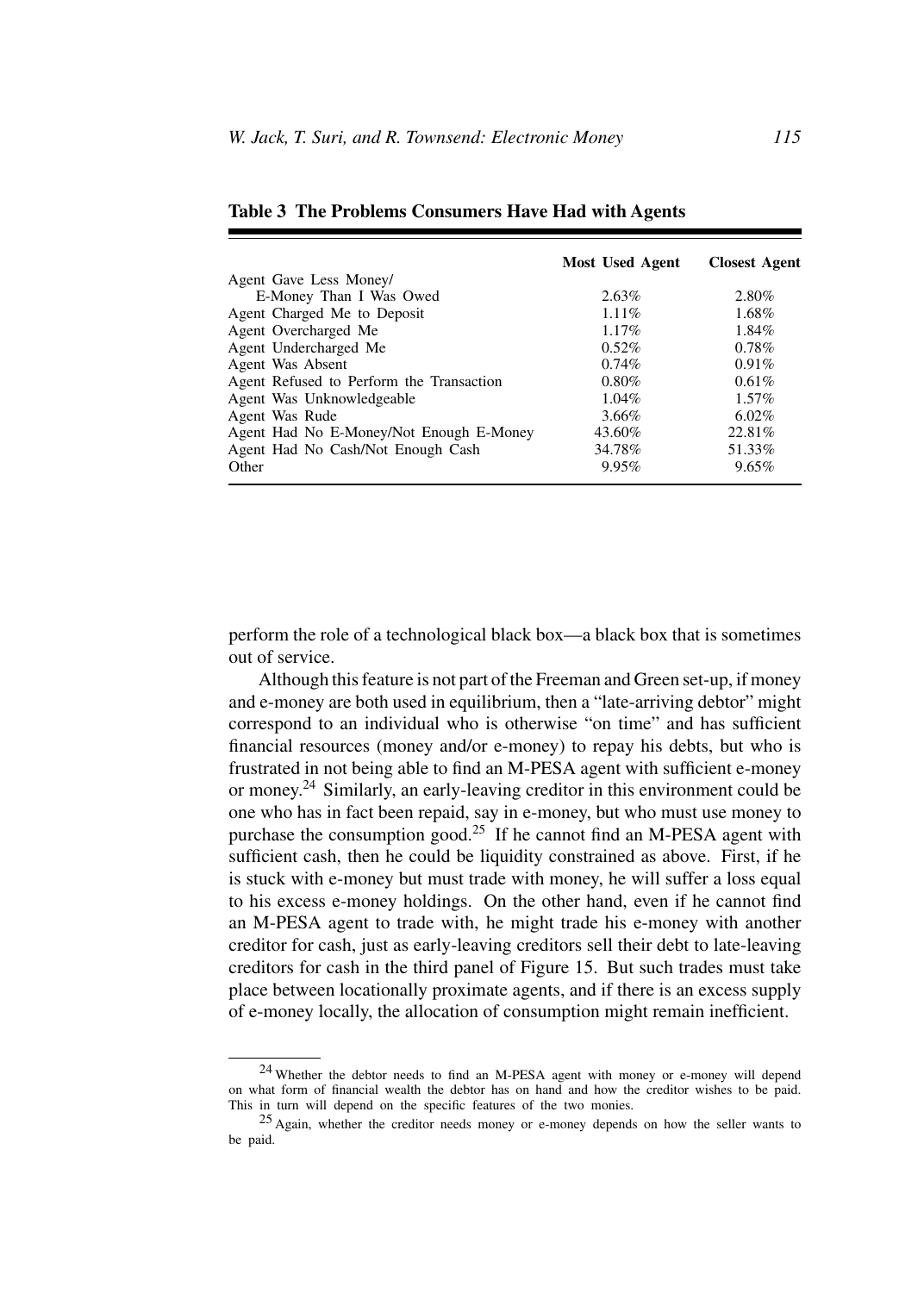|                                       | <b>Most Used Agent</b> | <b>Closest Agent</b> |
|---------------------------------------|------------------------|----------------------|
| Have You Ever Been Unable to Deposit  |                        |                      |
| Money at this Agent?                  |                        |                      |
| <b>Yes</b>                            | $6.63\%$               | $6.22\%$             |
| N <sub>0</sub>                        | 93.37%                 | 93.78%               |
| Total                                 | 100%                   | 100%                 |
| Have You Ever Been Unable to Withdraw |                        |                      |
| Money from this Agent?                |                        |                      |
| <b>Yes</b>                            | 6.63%                  | 15.33%               |
| N <sub>0</sub>                        | 93.37%                 | 84.67%               |
| Total                                 | $100\%$                | 100%                 |

**Table 4 Unable to Deposit Cash (No E-Money) or Unable to Withdraw Cash (No Cash)**

# **3. LINKING THEORY WITH DATA: RESULTS FROM HOUSEHOLD AND AGENT SURVEYS**

In this section we present data that speaks to some of the issues raised by the models of money summarized above, especially as regards shortages of e-money and cash and whether there are indeed credits in the system because of the operational logistics of agents as described in Section 1. These data, some of which are reported in Jack and Suri (2009), derive from a survey of 3,000 households and 250 M-PESA agents in Kenya in late 2008.<sup>26</sup> We focus on issues related to M-PESA agents as reported by consumers and the agents themselves, as motivated by the models.

First, 10 percent of all consumers reported facing at least one problem with the agents they had visited. Of those who reported problems, Table 3 shows the breakdown of the problems they had. By far, the most common problems are agents' lack of cash and e-money. The first four rows in the table, in fact, suggest that in some cases agents have been able to increase the price of e-money by varying the fees they charge consumers. This is an important implication of the models discussed above—fixing prices for cash and e-money will require an accompanying policy stance. However, the penultimate two rows in the table confirm that this strategy is employed nowhere near enough to clear the market.

In addition, in the survey, consumers were specifically asked if they were either unable to deposit money or unable to withdraw money from the

<sup>26</sup> Part of these data form the basis of a confidential report issued by Financial Sector Deepening to the Central Bank of Kenya. In addition, Jack and Suri (2010) look at some of the microeconomic risk-sharing impacts of M-PESA. Other papers have also looked at the more microlevel impacts of e-money on currency demand (for example, see Fujiki and Tanaka [2009]).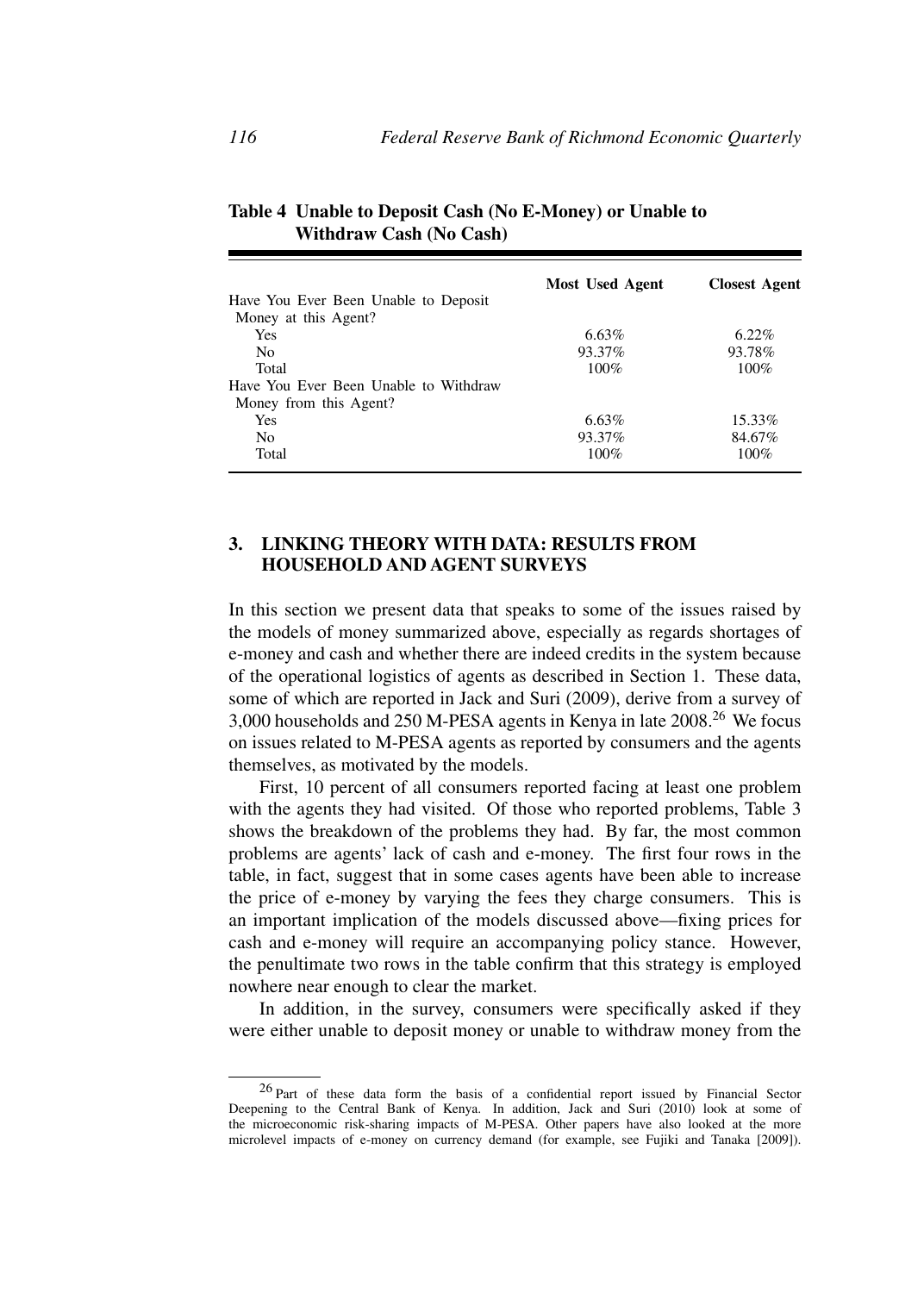|                         | <b>Fraction</b> |
|-------------------------|-----------------|
| More Than Once a Day    | $3.2\%$         |
| Once a Day              | $6.4\%$         |
| Once a Week             | $14.0\%$        |
| Once a Month            | 5.6%            |
| Once Every Three Months | $1.2\%$         |
| Once Every Six Months   | $0.4\%$         |
| Less Often Than That    | 12.0%           |
| Never                   | 57.2%           |

**Table 5 How Often Do Agents Run Out of E-Money?**

M-PESA agent closest to them or from the agent they used the most. Table  $4^{27}$ shows that approximately 6 percent of M-PESA users are unable to deposit money with an agent, i.e., the agent does not have any e-money to give the consumer in return. Also, as many as 15 percent of consumers were unable to withdraw money from the closest agent, i.e., the agent had no cash to give the consumer in exchange for e-money.

In the survey of agents themselves, respondents were asked how often they run out of e-money and how often they run out of cash—these results are reported in Tables 5 and 6. On average, about 29 percent of agents run out of e-money once a month or more frequently and indeed a nontrivial fraction (14 percent) run out about once a week. Similarly, about 26 percent of agents run out of cash once a month or more frequently than that and about 10 percent run out once a week (and, in fact, about 8 percent run out on a daily basis). Clearly there are liquidity issues, both in terms of cash as well as in terms of e-money. This is anticipated from the discussion of Lacker (1997), Freeman (1996), and Green (1996)—models in which such liquidity constraints are evident.

Safaricom initially required all M-PESA agents to pre-purchase e-money before they could trade it for money to the public. If an agent runs out of e-money, he is required to purchase more, either from Safaricom or from the public when they redeem cash, before being able to take cash deposits from the public. This suggests that there are no credits or debits involved between agents and Safaricom and therefore no role for a formal settlement system. Indeed, even as the agent model has evolved, this feature has been maintained, at least with respect to the relationship between the "coordinating bodies" of Figure 7 and Safaricom. On the other hand, cash and e-money transactions between agents and their head offices or aggregators need not remain in continuous balance, and the parties can operate in a net credit or

<sup>27</sup> Note that the questions asked for Tables 3 and 4 are quite different. Table 3 asks about the main consumer-reported problems with agents while Table  $\overline{4}$  asks about the incidence of two specific problems.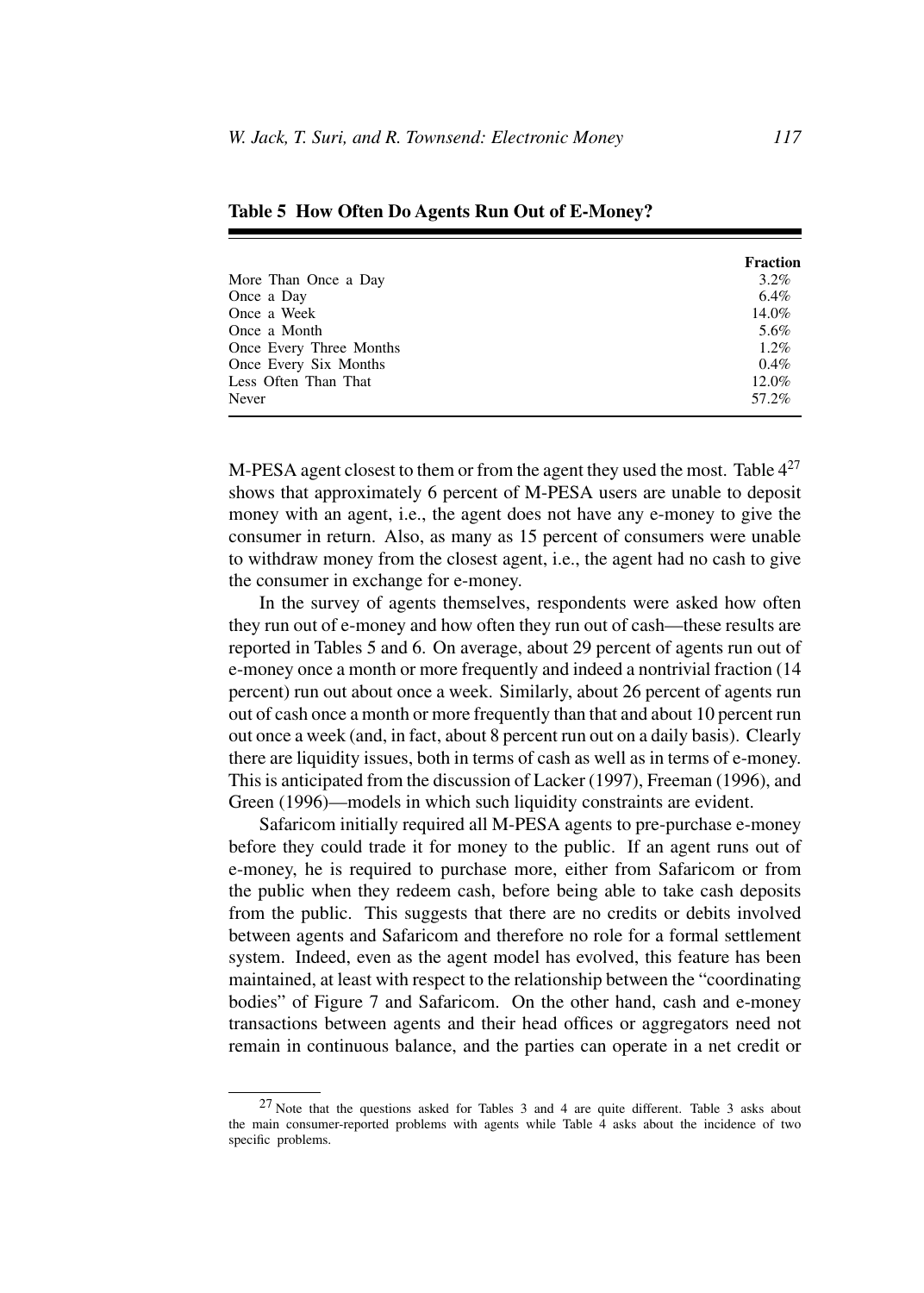|                         | <b>Fraction</b> |
|-------------------------|-----------------|
| More Than Once a Day    | $3.2\%$         |
| Once a Day              | 8.4%            |
| Once a Week             | $10.0\%$        |
| Once a Month            | 4.8%            |
| Once Every Three Months | $1.2\%$         |
| Once Every Six Months   | $0.4\%$         |
| Less Often Than That    | 22.4%           |
| Never                   | 49.6%           |

**Table 6 How Often Do Agents Run Out of Cash?**

debit position vis-à-vis each other. These imbalances are of little concern for the head office model (Panel A of Figure 7), to the extent that the agents are owned and controlled closely enough that internal financial arrangement of the group does not affect its viability. However, the more arm's length relationship between agents and an aggregator (Panel B) suggests that chronic imbalances with such a group could prove problematic.

We note that while the potential exists for persistent financial imbalances within a group under the aggregator model, in principle M-PESA users on the one hand and Safaricom on the other do not face any risk associated with the bankruptcy of any particular agent or agent group, as deposits of cash are matched at the level of the coordinating body by transfers of e-money and vice versa. If an individual user finds that all agents within a reasonable distance go out of business, he will likely face a liquidity constraint unless he is able to use his e-money to directly purchase goods and services.

The survey asked agents how they pay for e-money when they request it from their head office. In well over half the cases, agents receive transfers from their head offices without any immediate corresponding payments (see Table 7).

Similarly, agents were asked how they get cash for M-PESA transactions when they run out. As reported in Table 8, in more than half the cases agents do not immediately exchange e-money for cash received.

The statistics in Tables 7 and 8 suggest that credit arrangements, explicit or otherwise, between agents and their head offices or aggregators appear to be widespread. We do not know the maturity of these credits but, given the large number of agents reporting them, it is possible that at least some of them are longer than simple overnight positions. Indeed it seems inevitable that there may be a nontrivial amount of credit in these transactions as the "supply chain" of e-money involves exchanges in spatially and temporally separated markets, leading naturally to one-way transfers of either cash or e-money. Given the mechanics of M-PESA, these credits cannot be issued between agents and individual users or between the coordinating body and Safaricom. But, the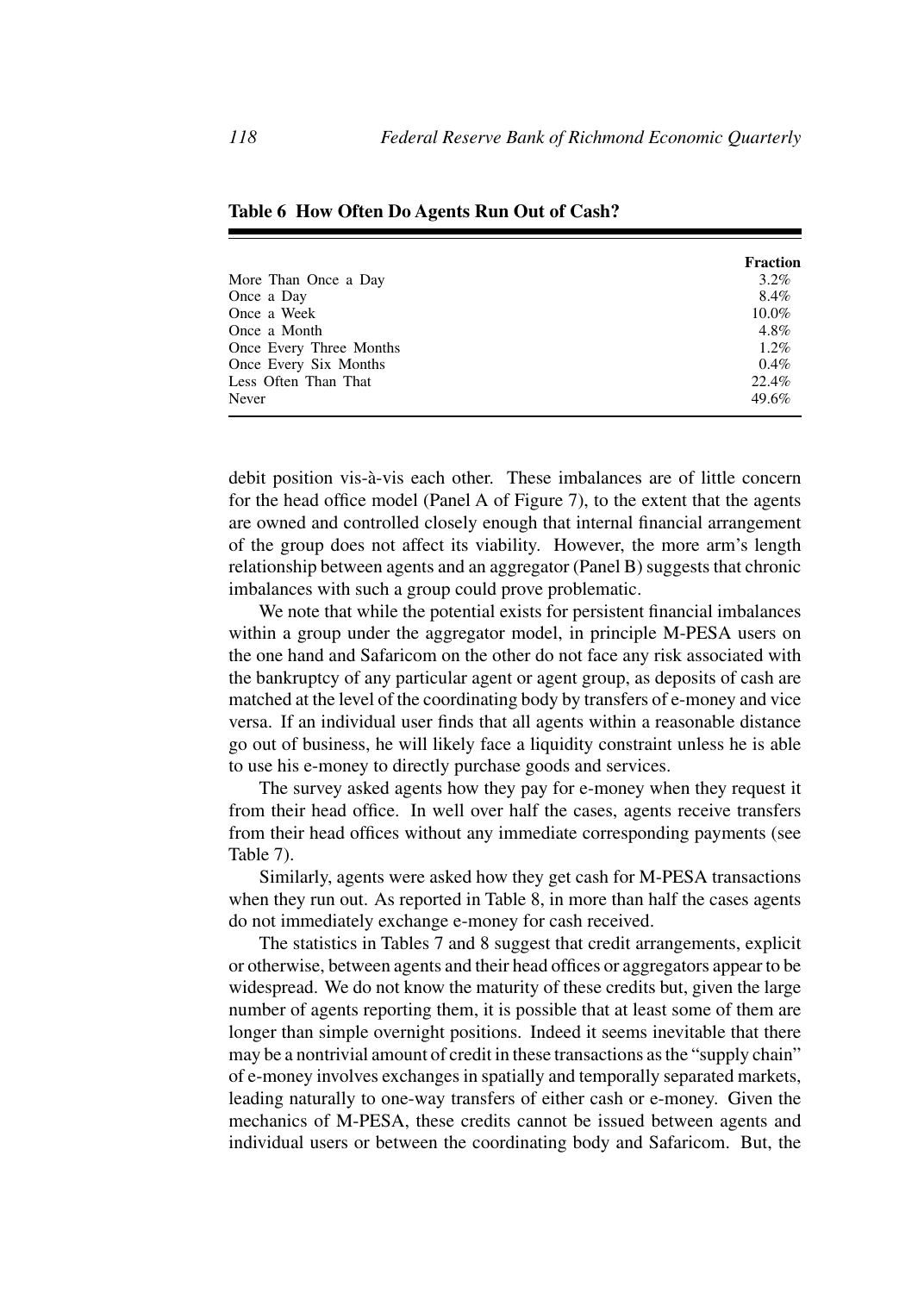|                                             | Fraction |
|---------------------------------------------|----------|
| It is a Direct Purchase of E-Money From the |          |
| Head Office (Involves a Cash Transfer)      | $36.2\%$ |
| Receive a Direct Transfer From the          |          |
| Head Office with No Concurrent Payment      | 31.2%    |
| Receive a Direct Transfer From the          |          |
| Head Office with No Payment Required        | $18.1\%$ |
| Other                                       | 12.6%    |
| Refused to Answer                           | $2.0\%$  |
| Total                                       | $100\%$  |
|                                             |          |

## **Table 7 How is E-Money Paid For When an Agent Requests It?**

evidence indicates that such net credits/debits do exist between agents and their coordinating bodies. Again, all the models above allow for credit and debits, which are often welfare improving. In addition, some of the models above illustrate the welfare-improving nature of broader financial integration, which such credits and debits would encourage.

# **4. CONCLUSION AND FURTHER MODELING**

The most successful version of mobile banking in Kenya (and perhaps the world), M-PESA, is—quite literally—everywhere. In many cases, the scenarios envisioned in existing monetary theory models appear to match the reality of M-PESA and, as such, these models promise to inform decisions taken by both Safaricom in managing M-PESA and the central bank in managing the Kenyan economy. The empirical evidence presented, from surveys of both M-PESA users and agents, further serves to illustrate the importance of these lessons.

For example, just as the central bank may intervene to relax liquidity constraints, it is arguable that Safaricom should actively manage "e-liquidity" by issuing e-money that is at times, in some locations, unbacked by money deposits, assuming that such activism would be costless and allowed by the central bank. In fact, the data suggest that some M-PESA agents are engaging in such e-liquidity management already (for example, when they receive emoney transfers from their head offices without a corresponding transfer back of cash). This has implications, of course, for the measurement and meaning of monetary and debt aggregates. Improved systems, however, require that the company have better information on net demands for e-money across agents than the agents themselves have, or at least be better able to act on this information without the space/time coordination problems that the models suggest. Not surprisingly, Safaricom has been changing their agent model over time to better deal with cash and e-money liquidity issues. Time series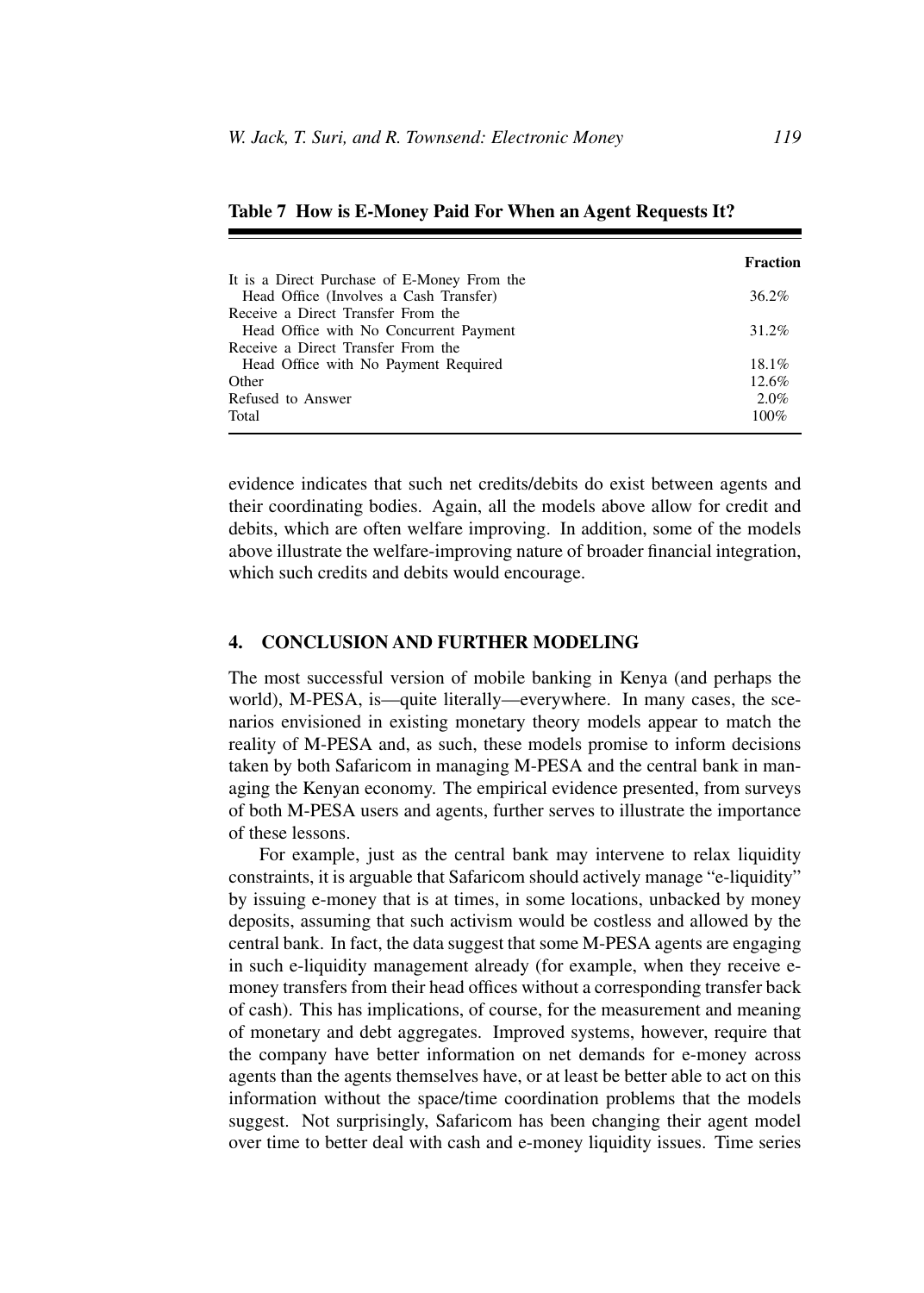|                                                 | <b>Fraction</b> |
|-------------------------------------------------|-----------------|
| Redeem From Head Office in Exchange for E-Money | 17.6%           |
| Redeem Direct Transfer of Cash From             |                 |
| Head Office with No E-Money Exchange            | 20.4%           |
| Use Own Savings                                 | 42.8%           |
| $Other*$                                        | 18.0%           |
| Don't Know                                      | $1.2\%$         |
| Total                                           | $100\%$         |

### **Table 8 How Do Agents Get Cash When They Run Out of It?**

Notes: \*Of which 27 percent is from "sale of credit card," 27 percent is "wait for deposits," 21 percent is "borrow from management," and 11 percent is "from the other business."

and geographically disaggregated data on fluctuations in demand would be useful for further evaluating these issues and making improvements to their system.

On the modeling side, understanding the operations of the M-PESA agent network seems key to the development of an overall comprehensive model of e-money. For example, modeling the decisions and constraints of agents would potentially allow us to endogenize the timing patterns assumed in some of the existing models. Frictions that impede efficient and immediate reallocations of money and e-money balances across agents would thereby replace these timing assumptions as the fundamental source of liquidity constraints. Similarly, realistic heterogeneity across consumers—for example, in terms of phone ownership, access to mobile coverage, safety of the local environment, frequency of market access, access to M-PESA agents—could be modeled more explicitly.

# **REFERENCES**

- Cavalcanti, Ricardo, and Neil Wallace. 1999. "A Model of Private Bank-Note Issue." *Review of Economic Dynamics* 2 (January): 104–36.
- Cass, David, and Menahem E. Yaari. 1966. "A Re-Examination of the Pure Consumption Loans Model." *Journal of Political Economy* 74 (August): 353–67.
- Central Bank of Kenya. 2009. Presentation at Conference on Banking and Payment Technologies, East Africa, Nairobi (February).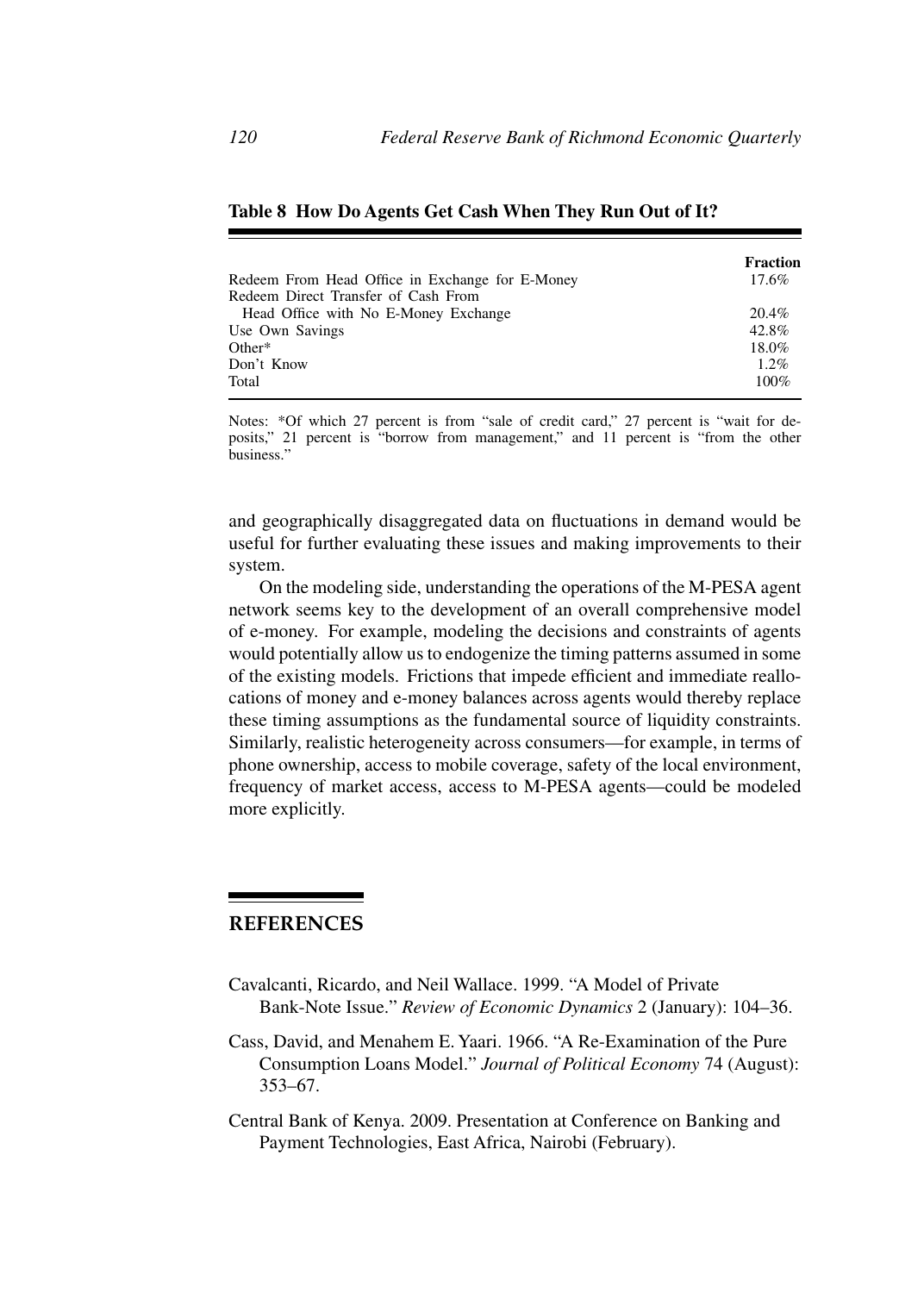Diamond, Douglas, and Philip Dybvig. 1983. "Bank Runs, Deposit Insurance, and Liquidity." *Journal of Political Economy* 91 (June):  $401 - 19$ .

Financial Sector Deepening. FinAccess Reports, various. Kenya: FSD.

- Foster, Kevin, Erik Meijer, Scott Schuh, and Michael A. Zabek. 2010. "The 2008 Survey of Consumer Payment Choice." Federal Reserve Bank of Boston Public Policy Discussion Paper 09-10 (April).
- Freeman, Scott. 1996. "The Payments System, Liquidity, and Rediscounting." *American Economic Review* 86 (December): 1,126–38.
- Fuerst, Timothy S. 1992. "Liquidity, Loanable Funds, and Real Activity." *Journal of Monetary Economics* 29 (February): 3–24.
- Fujiki, Hiroshi, and Migiwa Tanaka. 2009. "Currency Demand, New Technology and the Adoption of Electronic Money: Evidence Using Individual Household Data." IMES Discussion Paper Series (December).
- Green, Edward J. 1999. "Money and Debt in the Structure of Payments." Federal Reserve Bank of Minneapolis *Quarterly Review* 23 (Spring): 13–29.
- Grossman, Sanford J., and Laurence Weiss. 1983. "A Transactions Based Model of the Monetary Transmission Mechanism." *American Economic Review* 73 (December): 871–80.
- Ireland, Peter N. 1994. "Money and the Gain From Enduring Relationships in the Turnpike Model." Federal Reserve Bank of Richmond Working Paper 94-07.
- Jack, William, and Tavneet Suri. 2009. "Mobile Money: The Economics of M-PESA." Working Paper.
- Jack, William, and Tavneet Suri. 2010. "The Risk Sharing Benefits of Mobile Money." Working Paper.
- Kocherlakota, Narayana. 2005. "Discussion of 'From Private Banking to Central Banking: Ingredients of a Welfare Analysis."' *International Economic Review* 46 (May): 633–6.
- Kocherlakota, Narayana, and Neil Wallace. 1998. "Incomplete Record-Keeping and Optimal Payment Arrangements." *Journal of Economic Theory* 81 (August): 272–89.
- Lacker, Jeffrey M. 1997. "Clearing, Settlement and Monetary Policy." *Journal of Monetary Economics* 40 (October): 347–81.
- Lucas, Robert E., Jr. 1980. "Equilibrium in a Pure Currency Economy." *Economic Inquiry* 18 (April): 203–20.